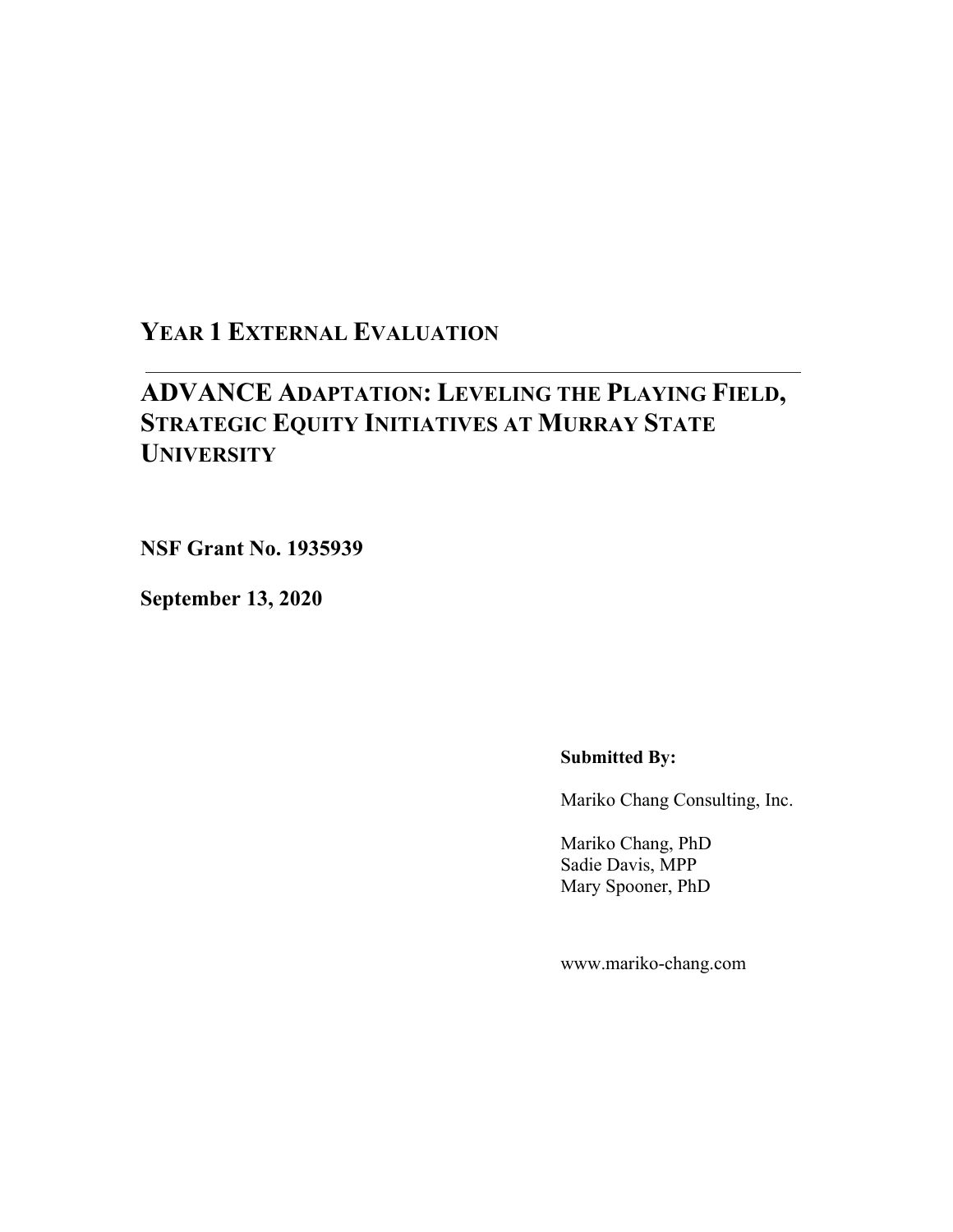# **TABLE OF CONTENTS**

| 27 |
|----|
|    |
|    |
|    |
|    |
|    |
|    |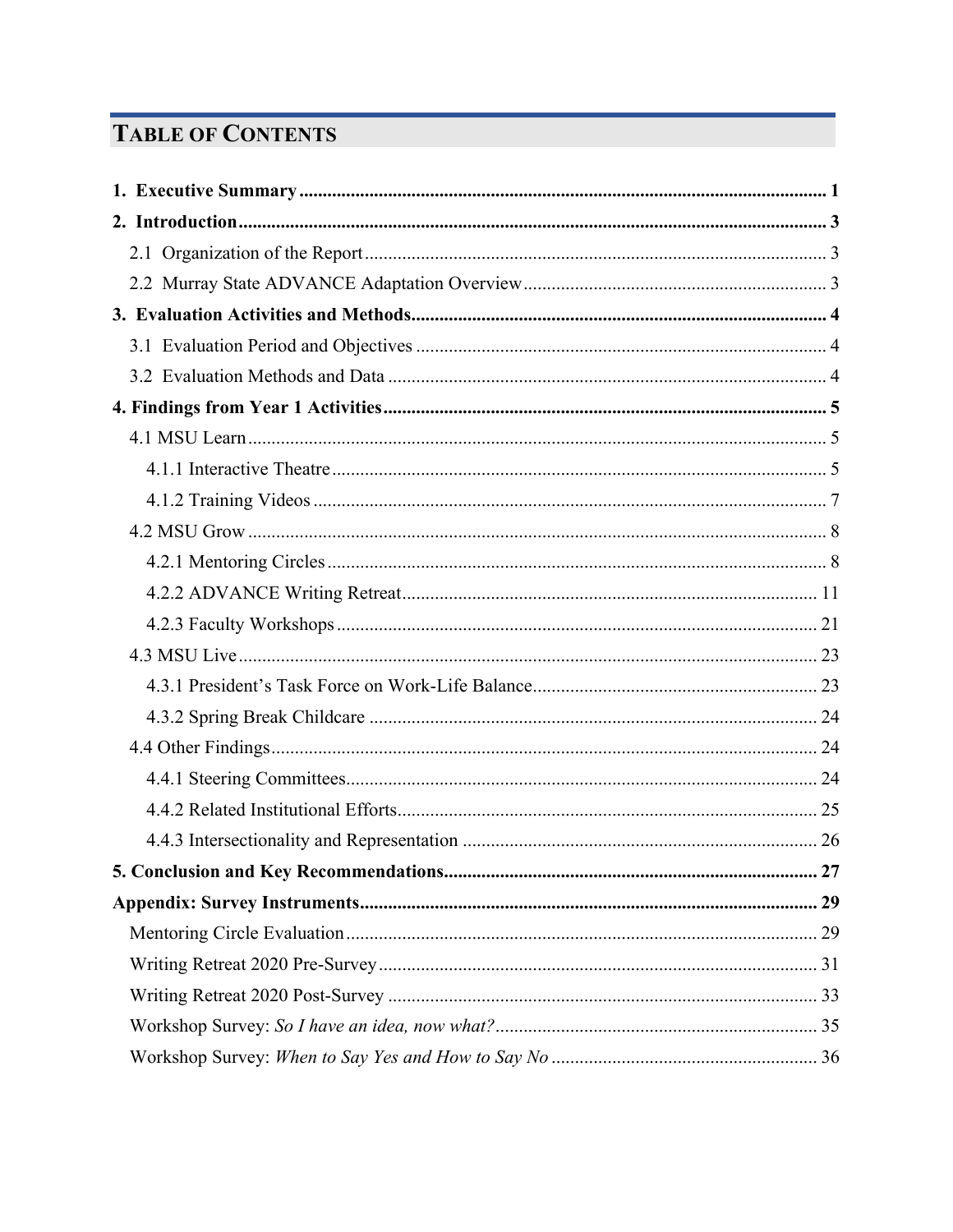# **1. EXECUTIVE SUMMARY**

Murray State University (MSU) is completing the first year of a 3-year NSF ADVANCE Adaptation grant: Leveling the Playing Field, Strategic Equity Initiatives at Murray State University. The project aims to build on successful MSU ADVANCE Catalyst activities and adapt programming to improve equity for faculty at MSU using an intersectional framework. The three central goals of the grant are to decrease implicit bias in search, tenure, and promotion; enhance retention and movement through ranks; and enhance work-life balance.

Significant impacts of the first year of the grant include:

#### *Mentoring Circles*

- 85% of circle participants indicated that the groups increased their cross-disciplinary networks and helped them learned strategies to increase their productivity
- More than two thirds of faculty participants agreed that their involvement in the Mentoring Circles increased the likelihood that they would stay at Murray State
- Facilitators and participants alike said that the circles helped them build a community of support among women faculty at the university

#### *Faculty Writing Retreat*

- In 3-month post surveys, attendees indicated that they faced significant reductions since before the retreat in writing challenges such as procrastination, perfectionism, interruptions, and not making writing a priority
- In the post-retreat evaluation, 91% of retreat participants agreed that the event supported their professional development and more than 70% of participants agreed that the retreat provided a sense of community supportive of their writing goals, helped to expand their professional networks, and provided them with new writing strategies and resources

#### *Faculty Workshops*

• Workshops held in Year 1 increased participants' knowledge of topics around commercialization, including what goes into a patent, how to know if you have a product/idea that is protectable, and funding opportunities to commercialize research, as well as how to evaluate professional requests in terms of career and personal benefits and specific ways to decline requests

#### *Interactive Theatre*

• Attendees of the PowerPlay workshops indicated that the trainings increased their awareness, knowledge, and willingness to intervene in situations of implicit gender and racial bias

#### *Collaboration and Dissemination*

• MSU ADVANCE fostered relationships with key campus partners, including the Office of Institutional Diversity, Equity and Access (IDEA), Human Resources, Board of Regents, Women's Faculty Caucus, and the President's Task Force on Work-Life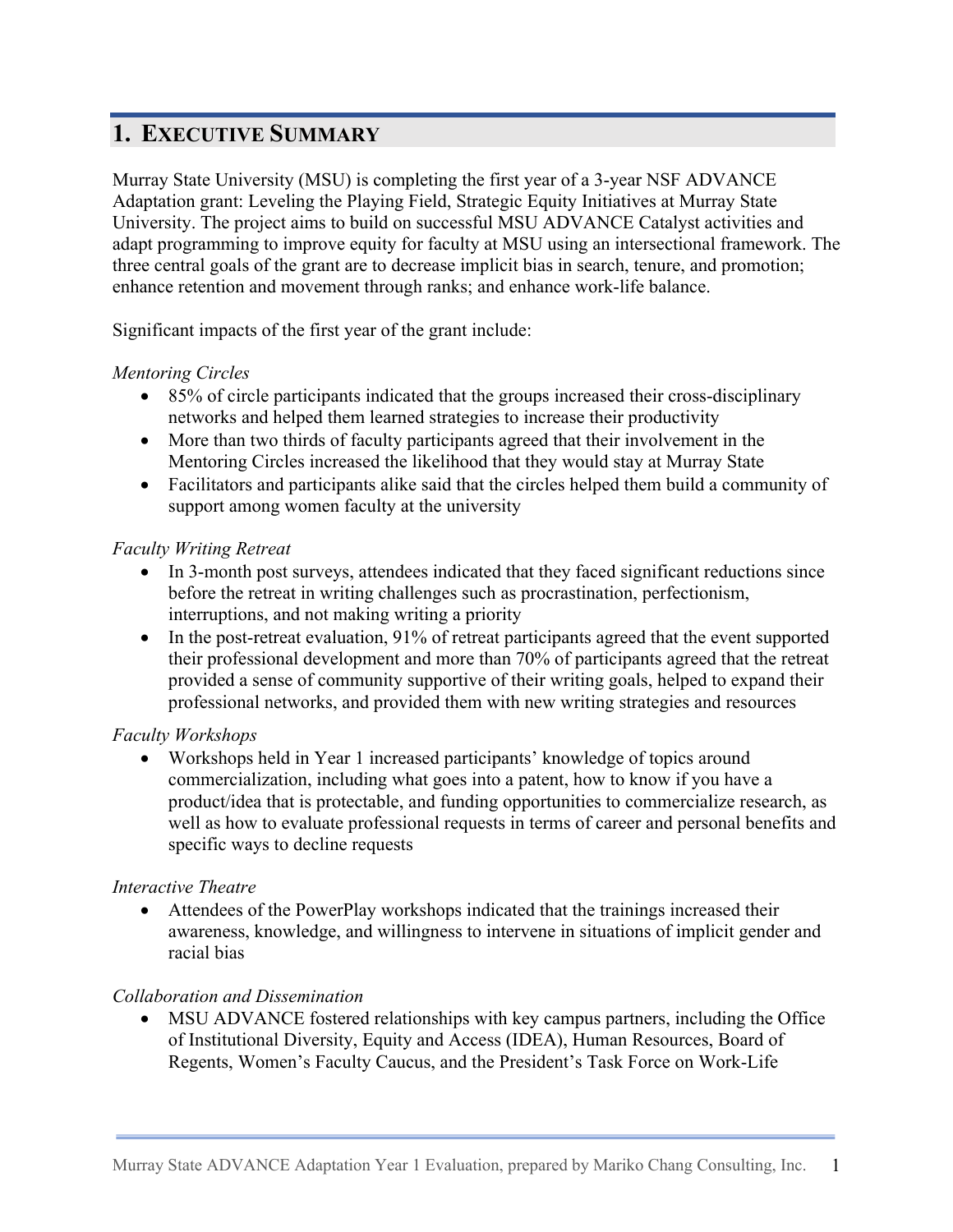Balance, to develop opportunities for collaboration and increase buy-in among institutional leaders

Key Recommendations:

- When programming such as search committee training and tenure and promotion committee training are deployed, consider working deans and chairs to promote events and encourage attendance
- Continue to address intersectionality in programming and materials
- Work with relevant institutional partners to collect data on faculty demographics and information related to searches, hiring, tenure, and promotion in order to measure program impacts over the course of the grant
- Consider effective strategies for engaging men as advocates and allies in the work of the grant
- Establish direct connections with the Presidential Task Force on Diversity
- Begin to engage in conversations focused on how to institutionalize key programs

In conclusion, Murray State ADVANCE made meaningful contributions to increasing women's professional networks and sense of community and also enhanced participants' writing productivity. The grant is increasing awareness of implicit bias in faculty hiring and evaluation and has taken important steps to develop an interactive theatre program to further address those issues at the university. MSU ADVANCE has effectively utilized internal partnerships to build support for its objectives and to effect change.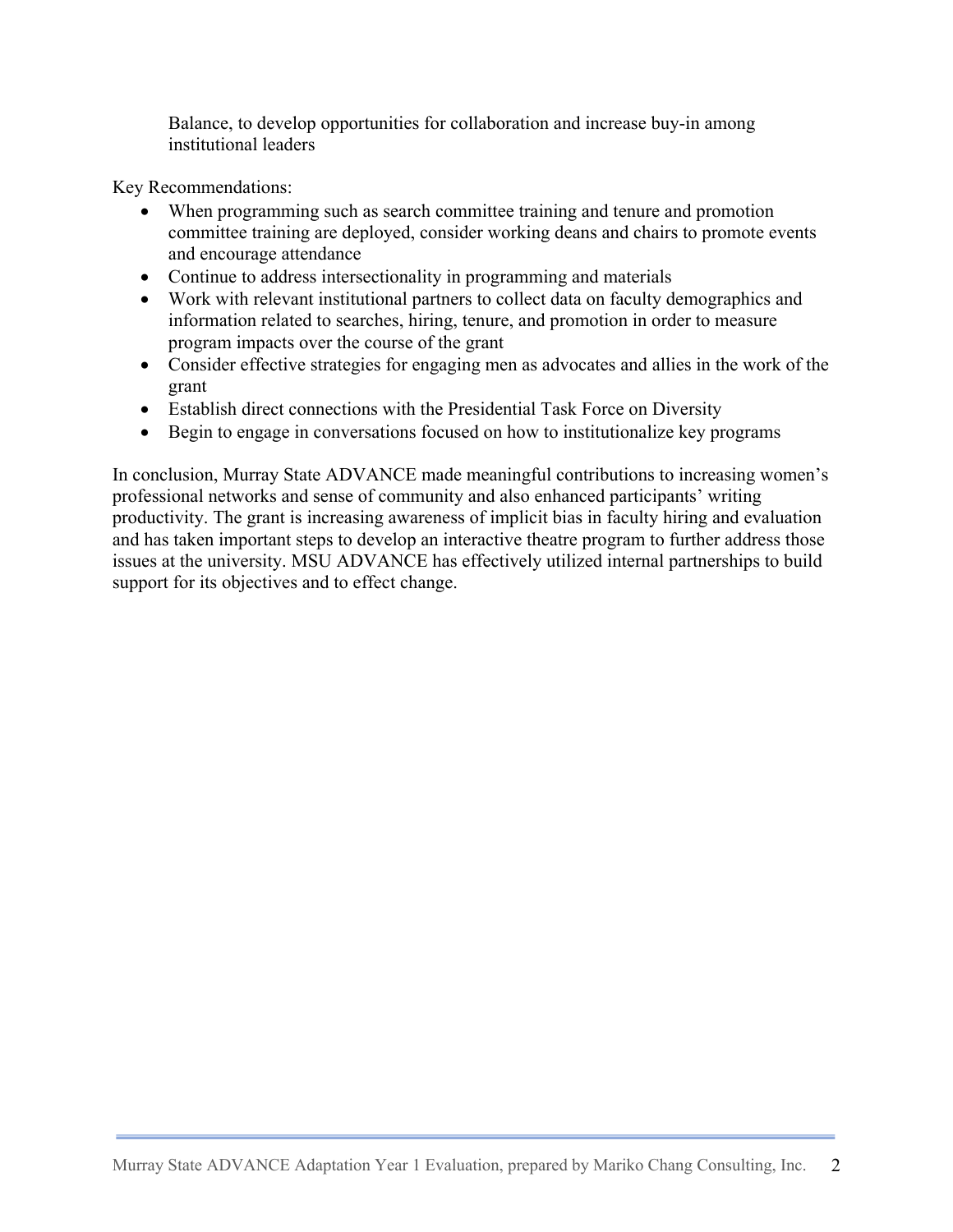# **2. INTRODUCTION**

## **2.1 Organization of the Report**

This report is divided into several key sections. Section 2.2 provides a brief overview of the Murray State ADVANCE Adaptation grant, followed by a description of the evaluation activities and methods in Section 3. Section 4 covers the findings from the external evaluation. The report ends with a conclusion and recommendations in Section 5.

# **2.2 Murray State ADVANCE Adaptation Overview**

Murray State University (MSU) is completing the first year of a 3-year NSF ADVANCE Adaptation grant: Leveling the Playing Field, Strategic Equity Initiatives at Murray State University. The project aims to build on successful MSU ADVANCE Catalyst activities and adapt programs from other universities to improve equity for faculty at MSU using an intersectional framework.

MSU ADVANCE activities are intended to improve practices and outcomes related to faculty recruitment, retention, and advancement and institutional climate, and are linked to three main programmatic thrusts: MSU Learn, MSU Grow, and MSU Live. Activities connected to each goal are listed below.

#### **Goal 1. Decrease implicit bias in search, tenure, and promotion (MSU Learn)**

- In-house interactive theatre group
- Search committee training
- Tenure and promotion committee training

#### **Goal 2. Enhance retention and movement through ranks (MSU Grow)**

- Writing Retreats
- Early career faculty workshops
- Mid-career faculty workshops
- Mentoring circles

#### **Goal 3. Enhance work/life balance (MSU Live)**

- President's task force
- MSU Work+Life App
- On campus kid friendly events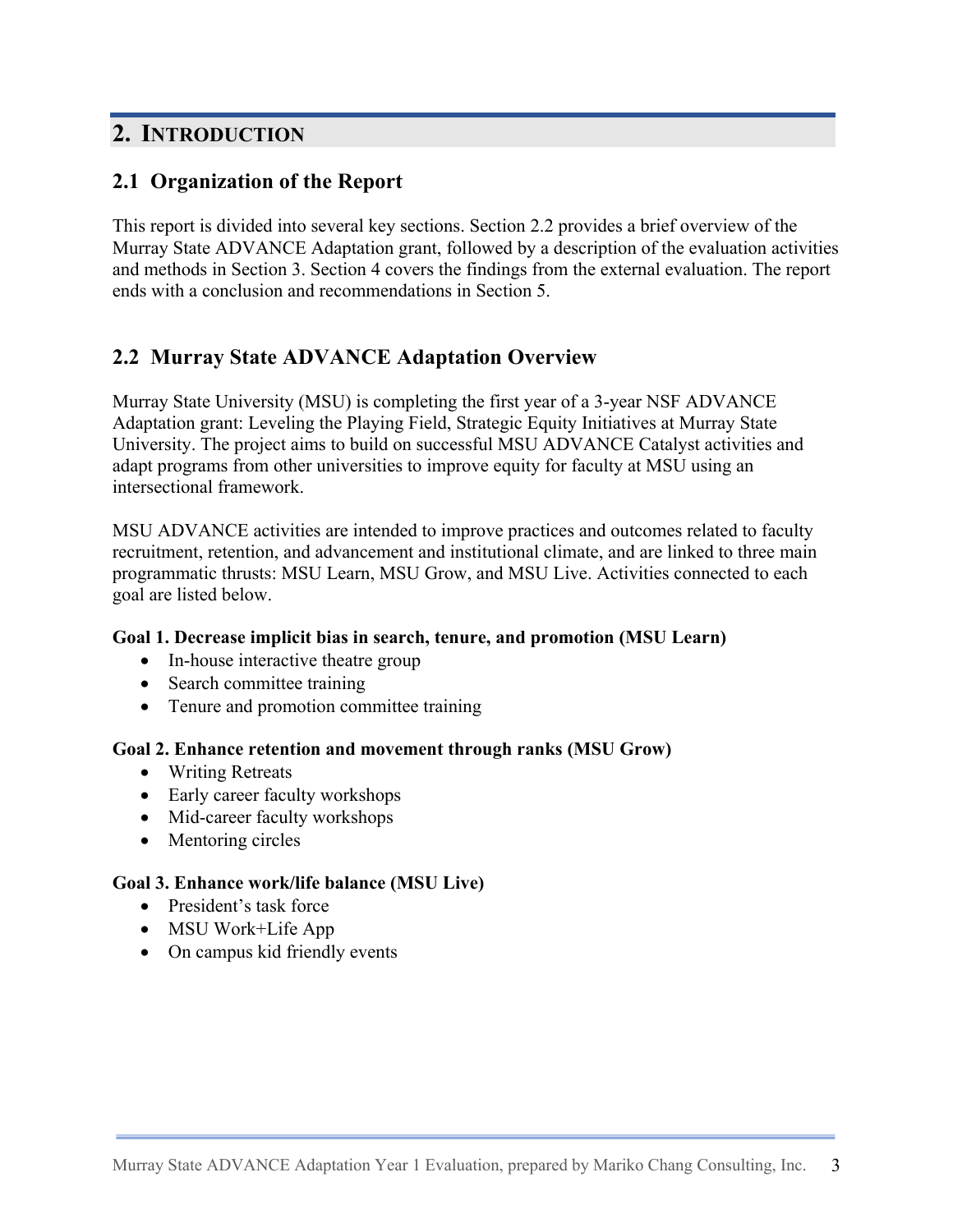# **3. EVALUATION ACTIVITIES AND METHODS**

## **3.1 Evaluation Period and Objectives**

This evaluation report covers the period between October 2019 and August 2020, corresponding approximately to the grant's first year of funding.

Evaluation objectives for this annual report are primarily formative and include:

- Describing implementation activities, successes, and challenges
- Monitoring the status of implementation progress toward program goals
- Providing formative feedback to facilitate project refinements
- Supporting communication among the Leadership Team and stakeholders

### **3.2 Evaluation Methods and Data**

This external evaluation report incorporates both quantitative and qualitative data, derived from the following sources:

*Stakeholder Interviews:* Dr. Mariko Chang and her Research Associate, Ms. Sadie Davis, conducted phone interviews with twelve MSU stakeholders in July 2020, including the president, provost, deans, PI, Co-PIs, members of the Internal Steering Committee, project team, and MSU ADVANCE event attendees.

*Mentoring Circle Facilitator Interviews:* Dr. Mariko Chang and Research Associate, Ms. Sadie Davis, conducted phone interviews with six current and former Mentoring Circle facilitators in April 2020.

*Mentoring Circle Evaluations:* The Murray State ADVANCE team administered surveys to faculty who participated in Mentoring Circles in 2019-2020. Seven faculty who had participated in discontinued circles completed the evaluation and 27 of 44 faculty who participated in any of the circles completed evaluations (62% response rate).

*Writing Retreat Evaluations:* The external evaluator administered three online surveys to assess the impacts of the spring 2020 virtual writing retreat and to collect formative feedback. The evaluations included a pre-survey conducted prior to the event, one post-survey immediately at the conclusion of the May retreat, and another post-survey three months later in August 2020. All eleven retreat participants completed all three surveys (100% response rate).

*Workshop Evaluations*: The MSU ADVANCE team shared with the external evaluator the evaluation results for the following workshops: Two sessions of the PowerPlay Interactive Theatre, Commercialization workshop, and When to Say Yes and How to Say No workshop.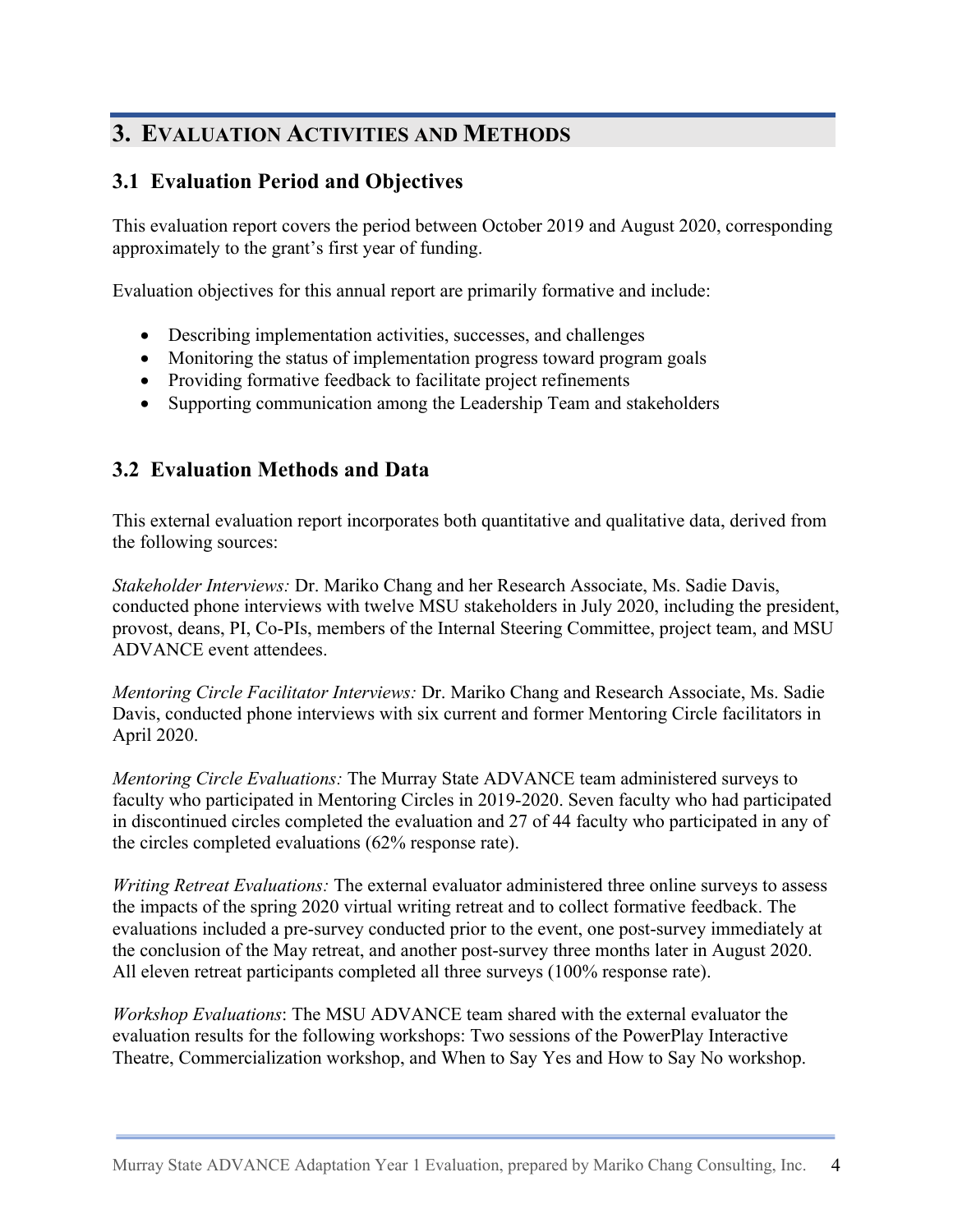# **4. FINDINGS FROM YEAR 1 ACTIVITIES**

Murray State ADVANCE activities in Year 1 focused on expanding mentoring circles, launching the writing retreat, conducting faculty development workshops, and taking important steps to establish the interactive theatre program. These activities were accompanied by a robust evaluation protocol which will aid the evaluation of impacts and program refinement. The MSU ADVANCE team collaborated with other units on campus to work toward its goals and successfully fostered buy-in among key campus leaders.

# **4.1 MSU Learn**

The objective of MSU Learn is to decrease implicit bias in search, tenure, and promotion through the development of an interactive theatre program and training videos.

### **4.1.1 Interactive Theatre**

The Murray State ADVANCE Adaptation grant aims to adapt the University of New Hampshire's Gender Equity and Recruitment of Underrepresented People (GEAR-UP) interactive theatre program, created by PowerPlay, to develop two new training modules for search committees and tenure and promotion committees at Murray State. The modules will focus on implicit bias and best practices in hiring and evaluation.

MSU ADVANCE brought PowerPlay to Murray State to conduct two workshops in November 2019, "The Search" and "Third-Year Review." To assess the impacts of the trainings, participants were asked to complete an evaluation survey after the workshop. Twenty-seven attendees responded to the survey about "The Search" and 19 about "Third-Year Review." On a scale of 1=none to 4=strong, attendees were asked to rate their awareness of implicit gender and racial bias, and their knowledge of ways to intervene and willingness to do so in instances of implicit gender and racial bias.

As evidence of the effectiveness of the workshops, attendees of both trainings reported increased awareness, knowledge, and willingness to intervene in all areas mentioned. Mean ratings before and after the workshops for knowledge of how to intervene and willingness to intervene are presented in Figures 1 and 2 below. The greatest changes occurred after the third-year review workshop in attendee knowledge of ways to intervene in instances of gender bias in faculty evaluations (2.59 to 3.50, increase of 0.91) and their willingness to take action in those situations (2.71 to 3.44, increase of 0.73).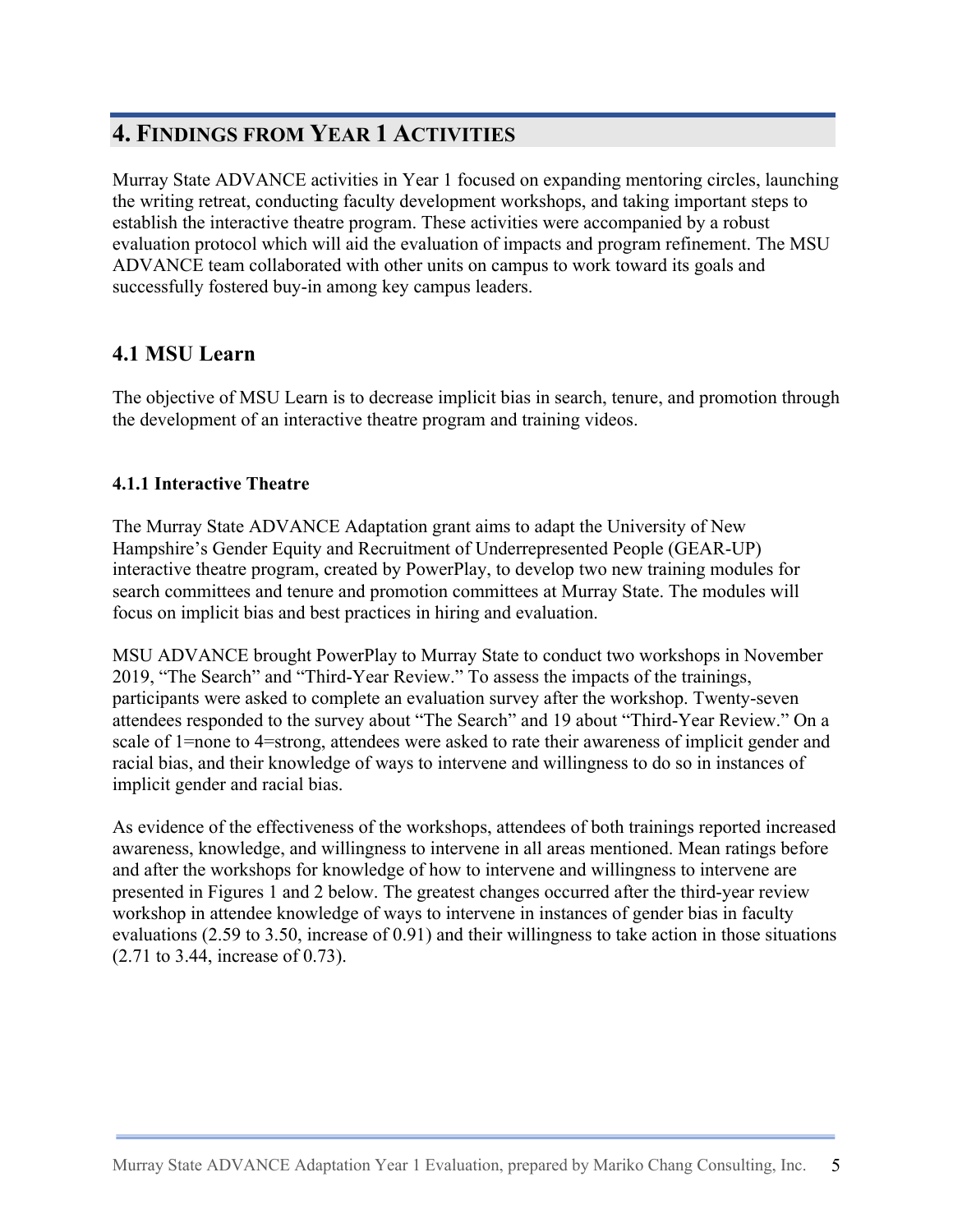

**Figure 1. Impacts of "The Search" on Knowledge and Willingness to Intervene**

*N=27; Scale: 1=None, 2=Limited, 3=Moderate, 4=Strong*



**Figure 2. Impacts of "The Third Year Review" on Knowledge and Willingness to Intervene**

*N=19; Scale: 1=None, 2=Limited, 3=Moderate, 4=Strong*

Attendees from both workshops agreed that they would recommend the events to their colleagues and that the scenarios were realistic (data not shown).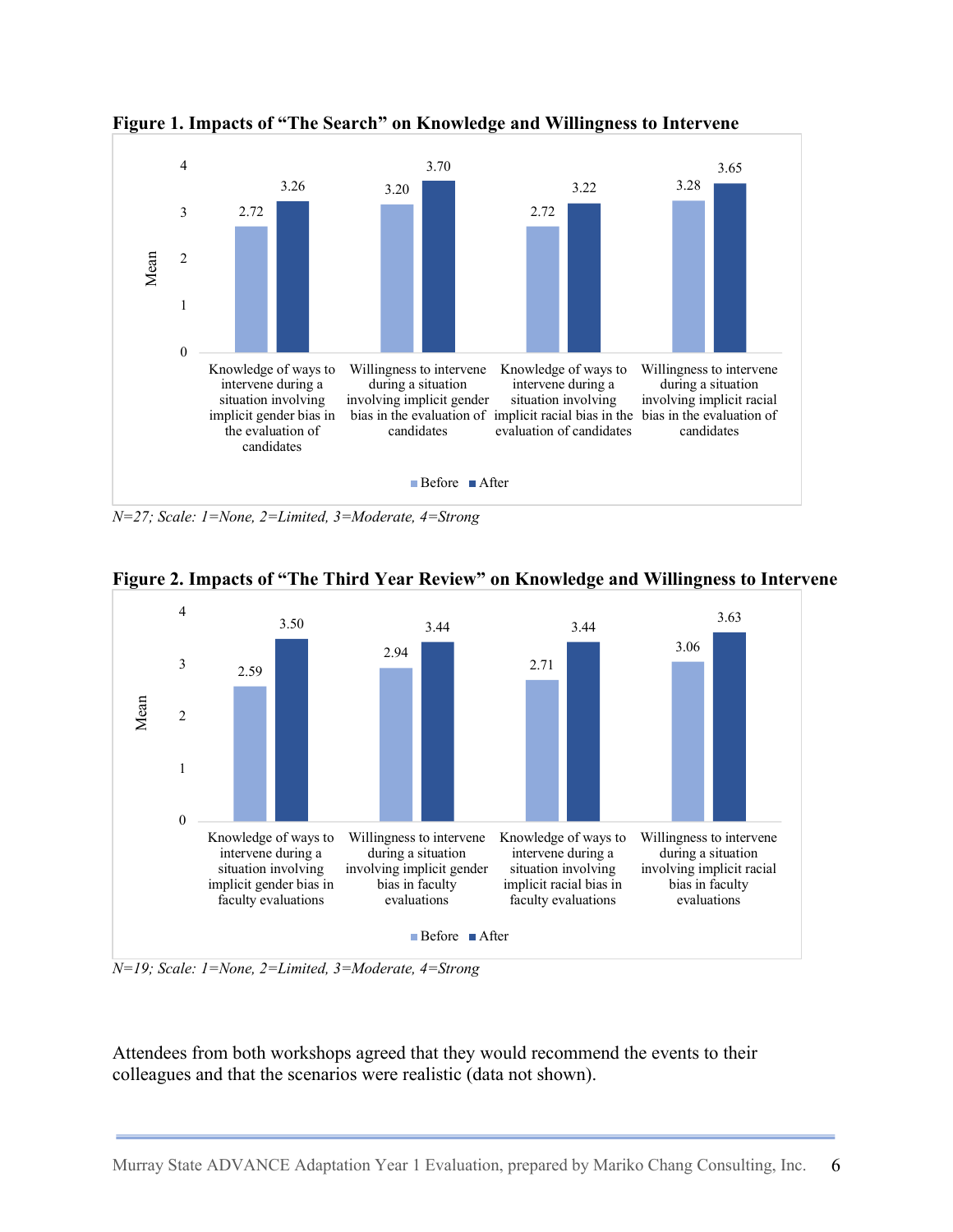The PowerPlay events were a significant step toward Murray State ADVANCE developing their own interactive trainings, as noted by this interviewee:

"Having them [PowerPlay] come in and seeing that firsthand and then spending a day and a half…with him [the leader] and his team was highly beneficial, and drove us right down where we needed to be, in my opinion."

According to members of the MSU ADVANCE team who spoke with the external evaluator, at the end of Year 1 an original interactive theatre script had been drafted based on comments provided in focus groups. However, the launch of the trainings was pushed back due to impacts from COVID-19. The team is also considering whether to offer a virtual format given the uncertainties of the ability to hold in-person events.

In interviews with the external evaluator, some noted it may be difficult to attract participants, particularly people who may not be eager to volunteer to take part. They explained:

"I think that the people who go initially are going to be the people who are convinced already. And hopefully they will convince some other people who are on the fence that they should watch this and that there will be a sea change basically in the way people view things. And I think the challenge is going to be to get the people who really need to be there to be there."

"I think the marketing of it's going to be a challenge. Getting people who don't think they need it, who do need it, to show up."

To make the greatest impact, stakeholders recommended that participation in the theatre training be mandatory for all search committee members. When asked whether the workshop should be required, an interviewee responded:

"Yeah, absolutely. That's an easy answer. And whether it's done through actual performances or whether it's video archives of the performances that search teams and search members could view at the beginning, absolutely. I think it's a necessity."

However, the Murray State ADVANCE team will need to consider whether they have the capacity to conduct the large number of trainings that would be required to reach all search committee members and the capacity to track attendance. Such a mandate would also need the support of deans to be truly effective.

#### **4.1.2 Training Videos**

In the first year of the grant, the MSU ADVANCE team worked with an outside company to begin to develop animated videos on work-life balance, using interactive theatre to address implicit bias, and emotional labor. When completed, the videos will be disseminated on social media platforms and other mediums.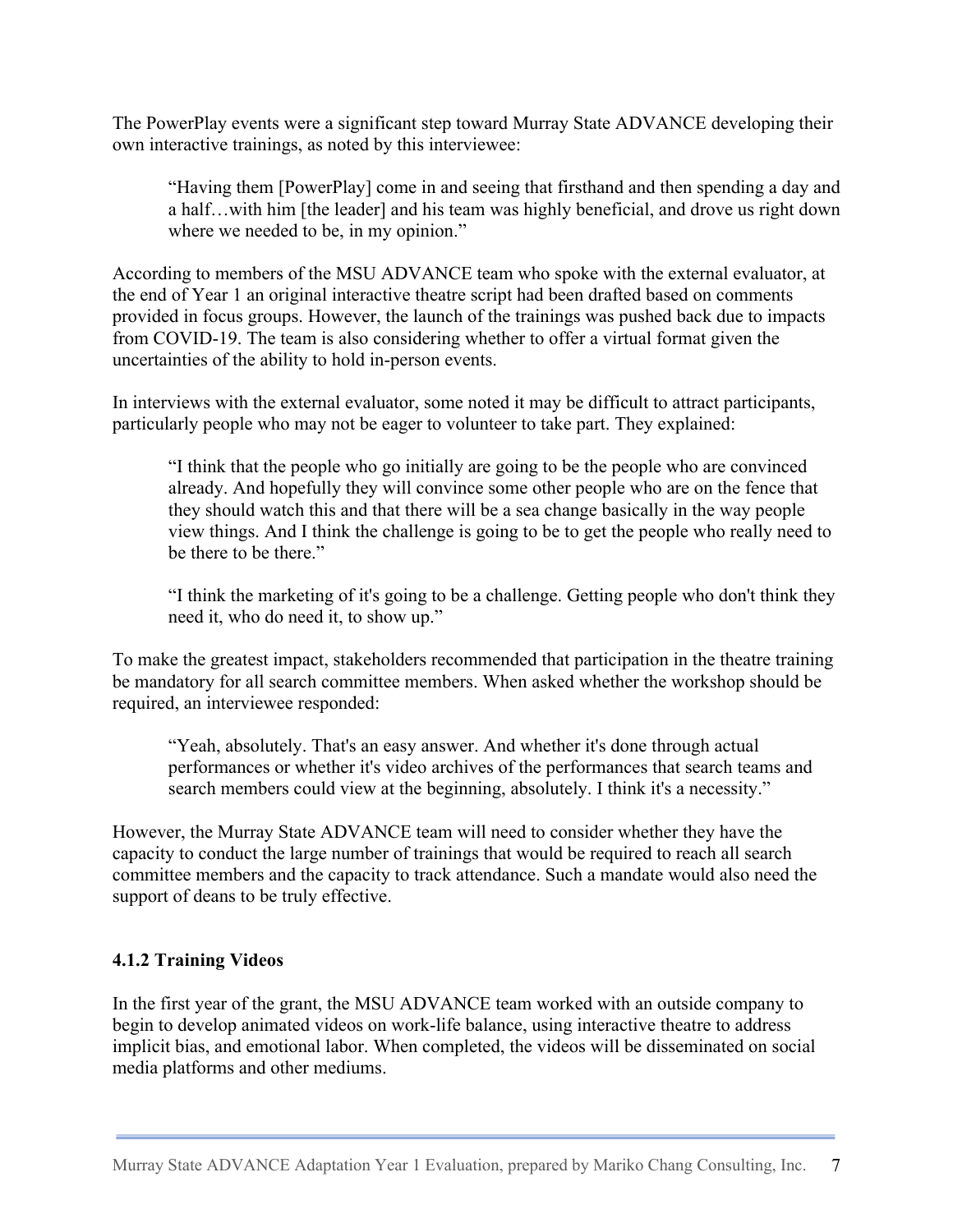An interviewee told the external evaluator that rather than focusing solely on Murray State, the videos will have a broader focus so that they can be disseminated beyond the university. However, they will still bring awareness to the work that Murray State ADVANCE is doing, as noted by an interviewee who said, "I think it'll be a really good way to get attention for our programs."

### **4.2 MSU Grow**

MSU Grow aims to enhance the retention and advancement of women STEM faculty through the expansion of mentoring opportunities and leadership development.

### **4.2.1 Mentoring Circles**

The goal of the Mentoring Circles program, established as part of the previous Catalyst grant, is to foster community and support among women faculty at Murray State University. In Year 1 of the Adaptation grant, with support from the Provost's Office, the program was expanded to allow participants from all fields rather than just STEM or SBS fields as in previous years.

Faculty who choose to participate in the program are assigned to groups of 6-8 women from a variety of fields with one peer facilitator. Group members engage in regular meetings to discuss issues relevant to women in academia, chosen by the MSU ADVANCE team, group participants, or the facilitator.

The Murray State ADVANCE team conducted a survey of Mentoring Circle participants in spring 2020. Twenty-seven of 44 faculty who participated in the circles completed evaluations (62% response rate) and seven faculty who participated in discontinued circles (discussed in more detail below) completed evaluations.

Survey responses indicate that the circles positively impacted participants in a number of ways. 89% of respondents said they benefitted personally from the groups and 85% benefitted professionally (Figure 3). Eighty-five percent of participants said that as a result of their participation, they increased their cross-disciplinary networks and learned strategies to increase their productivity. In a sign that the Mentoring Circles are positively impacting the retention of women faculty at the university, two-thirds of respondents also indicated that they were more likely to stay at Murray State because of their participation in the circles.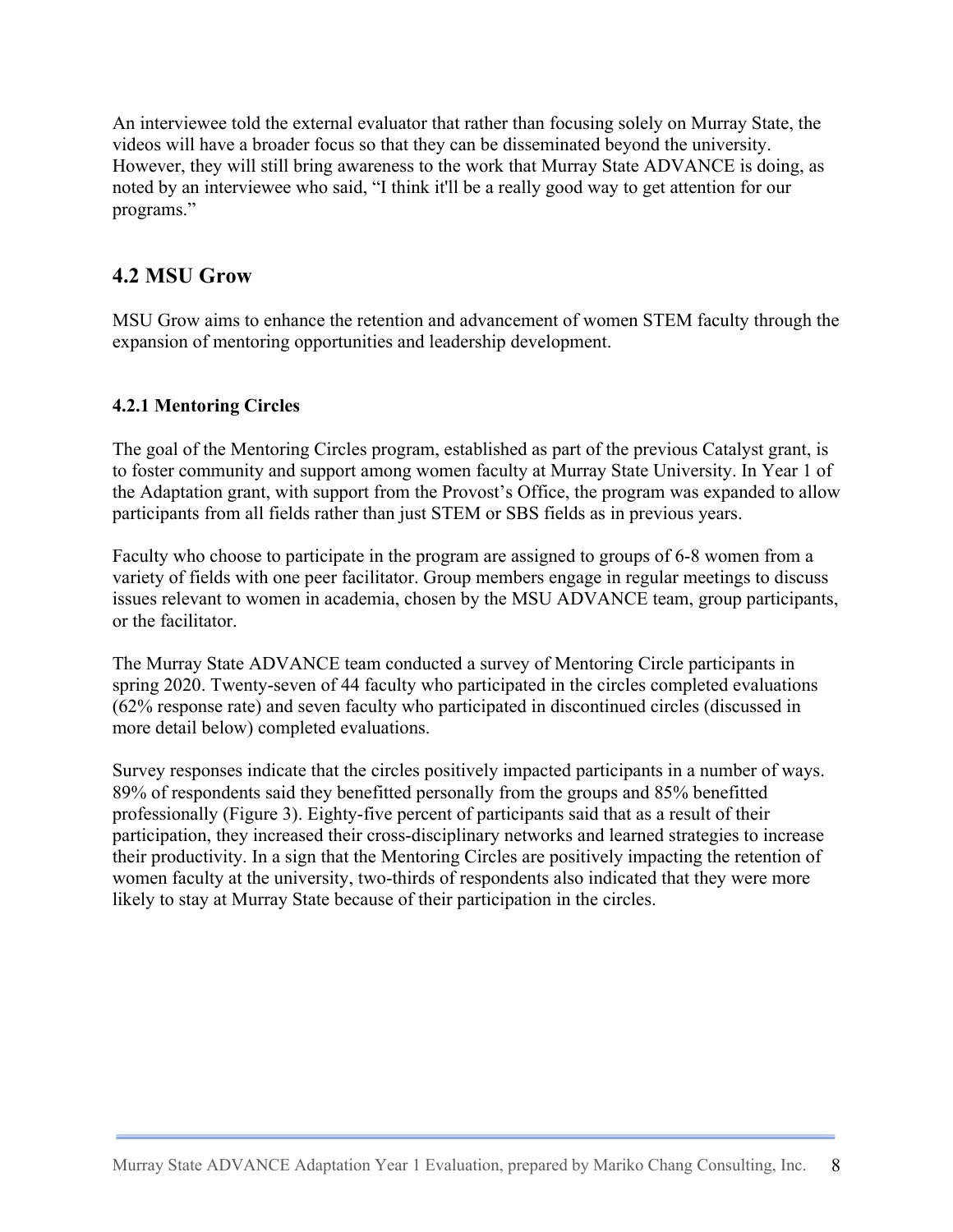



In both surveys and interviews with the external evaluator, circle participants indicated that networking and connecting with other women faculty was one of the most useful aspects of the program. These connections helped faculty to build a community of support among their colleagues, including those at the same level and more senior or junior faculty, and across disciplines and fields. In interviews, circle participants described the benefits:

"There was a point in one of our circle meetings where I commented that a particular member of our circle was the inspiration that I draw on in certain situations, and another member of the circle said, 'Oh well, you're the one I draw on when I'm in those situations.' And then the one that I had pointed to, pointed to another member of the circle, as her inspiration."

"[The circle] helped me a lot because at the time, most of the faculty members are men in my department. So when I joined this one, like, 'Oh my God, there are a lot of women in the university too.' … It's become like a family, extended family. Even we are not in the group anymore, we still talk, sharing our updates, our progress, so it's wonderful."

"We've really worked to make sure that the circle was a place where we could talk openly, and share, and try to move, even when we weren't feeling positive, move to the positive. In that way, it became a recharge as opposed to a drain."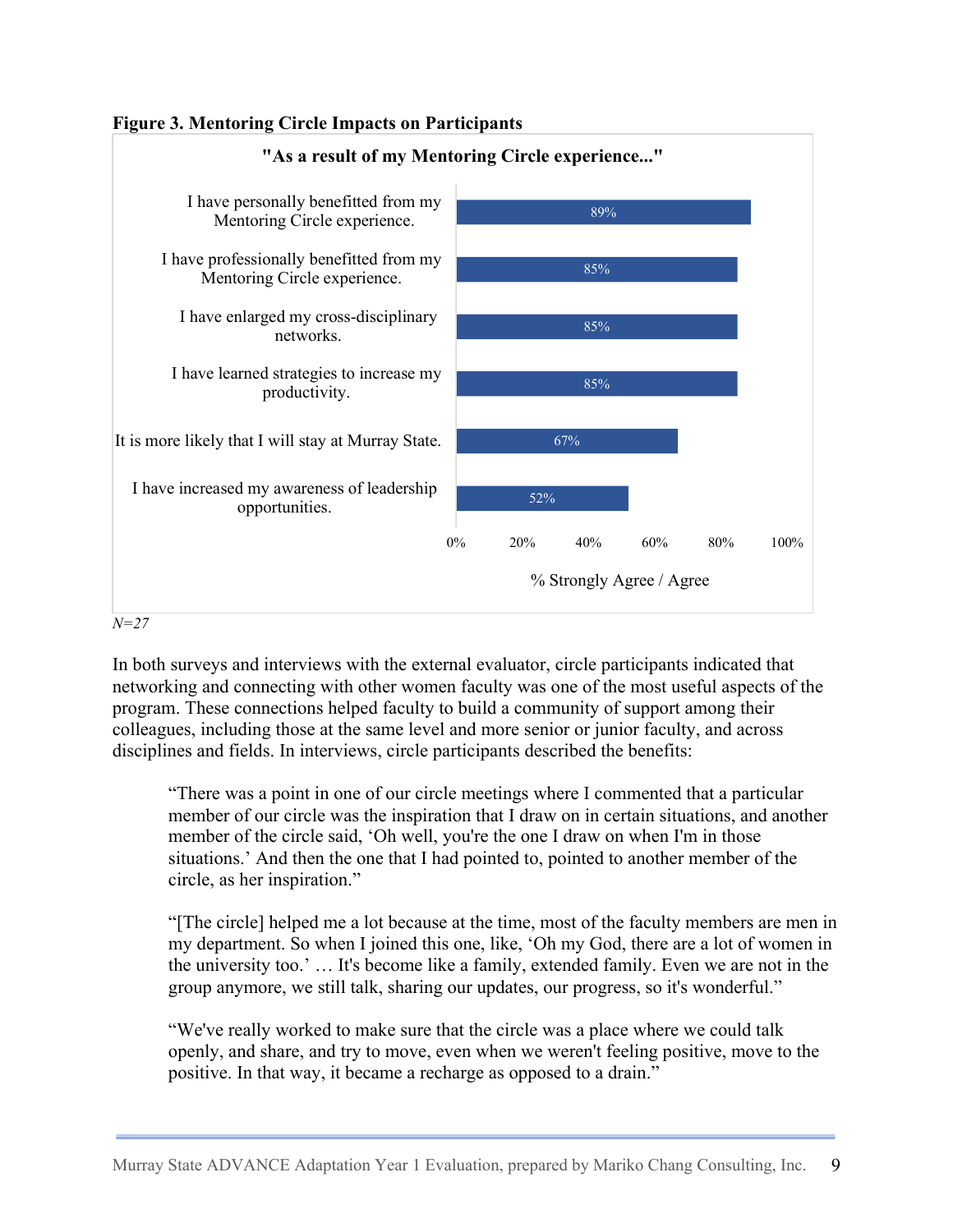"It's a safe space for faculty to get together and talk about issues that they're facing in academia."

"I'm in [a department]… on the edge of campus. And so, it just gave me a real good opportunity to meet people and interact with people from other disciplines."

"Being with other women in that circle allowed me to feel a sense of community, feeling a sense of trust, and just knowing that I wasn't going through a lot of my own struggles just by myself."

Facilitators who were senior faculty members also expressed their appreciation for the opportunity to interact with junior faculty:

"The further along in my career I get, …I don't get the opportunity to work one-on-one with the junior faculty as often. This gave me a lot of insight, a good window into their experiences."

"I met other faculty that were outside my discipline and I learned more about how evaluation processes are dealt with or challenges that other faculty are dealing with. All that information is good, as I do have an administrative role. It's good to know all those scenarios as you just never know what you're going to have to run into or navigate."

According to survey respondents, topics that participants found most useful related to networking, dealing with issues arising due to the COVID-19 university closure, professional development and advancement, and leadership and mentoring.

In spring 2020, two of the mentoring circles disbanded due to attendance issues. In surveys and interviews, members of those discontinued circles attributed their lack of success to difficulty in finding a time to meet that was suitable for all group members. In addition, because of the low attendance, the group members did not form strong connections with one another. Once those group members were reassigned to new circles, however, most expressed satisfaction with their experiences, as in this open survey comment: "I love my new circle and hope to continue with it next year." However, one survey respondent and an interviewee suggested that, in general, the groups functioned better with fewer participants, so there were some challenges to engaging all members in discussion when additional faculty were assigned to the circles.

When asked in interviews how the circles could be improved overall, stakeholders suggested ways to better share information and encourage participation. One facilitator said that a shared resource library or repository would enable facilitators to more easily access information about topics that arise during the circles and another recommended that the groups begin meeting earlier in the fall semester before faculty schedules fill up. In surveys and interviews, some stakeholders also felt that discussions could have been better facilitated to foster discussion while also preventing one or two group members from dominating the conversation. Finally, one interviewee said that some of the topics were focused on tenure-track faculty and that nontenure-track faculty may have felt excluded from the discussions.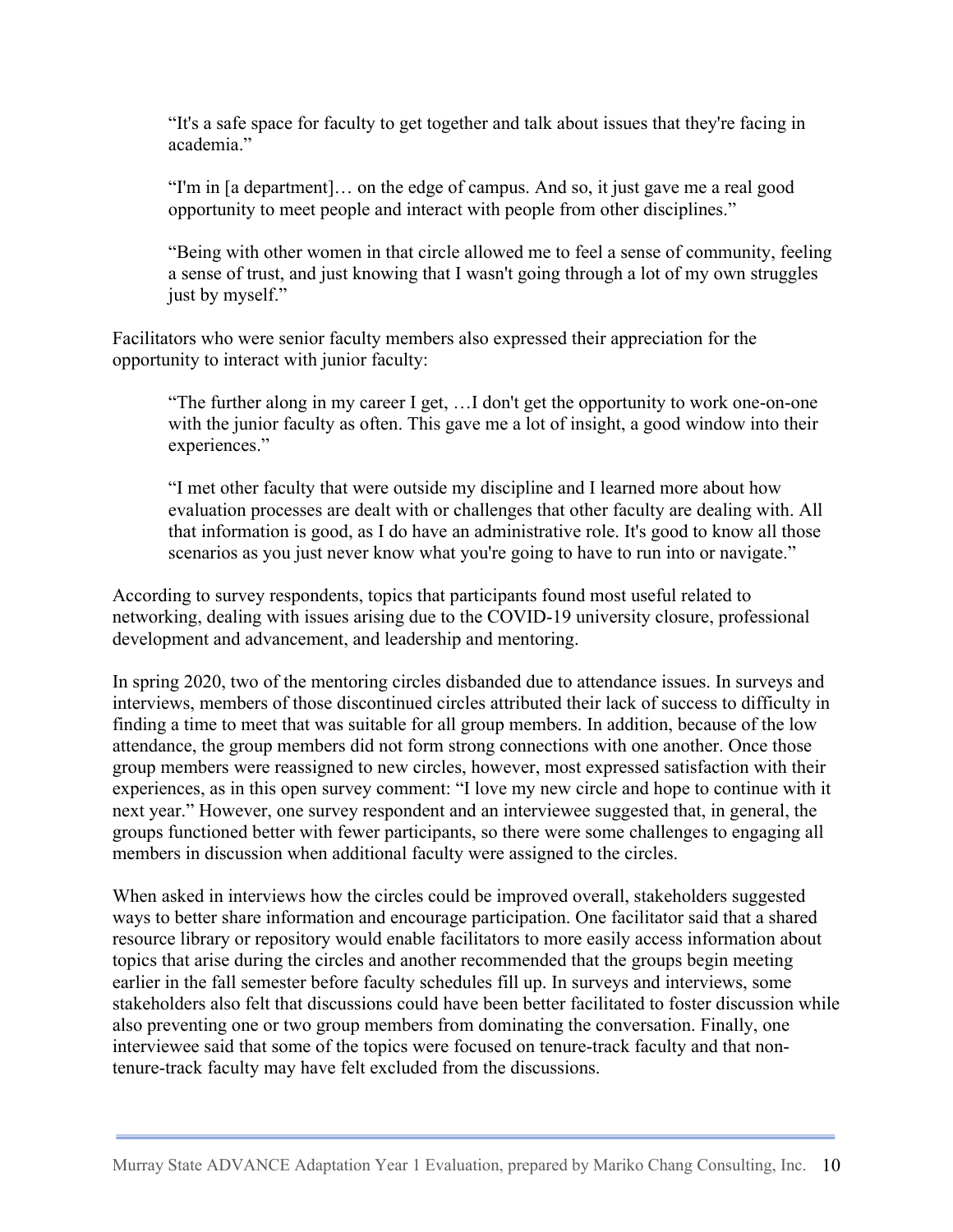#### **4.2.2 ADVANCE Writing Retreat**

The ADVANCE Writing Retreat was held in spring 2020 and included eleven participants in a variety of fields. The objective of the event was to help women faculty increase their writing productivity and to connect with their colleagues. Participants were asked to apply to the program and describe specific research goals that they hoped to accomplish during the retreat. Due to the university closure resulting from the COVID-19 pandemic, the 2020 retreat was held virtually. In addition to having dedicated writing time, participants engaged in video conversations as a group.

To measure the impacts of the retreat and to gather feedback on how the event could be improved, three online surveys were administered to participants: a pre-survey conducted prior to the event ("pre"), a post-survey immediately at the conclusion of the retreat ("post"), and another post-survey three months later in August 2020 ("3-month post"). All eleven retreat participants completed each of the three surveys (100% response rate).

#### **Survey Results**

Prior to the writing retreat, participants held expectations that the writing project would help their progress towards academic promotion and tenure and activities such as publications that would advance their professional career. They also hoped that the retreat would provide an opportunity for networking, developing a love for writing, provide mentorship opportunities, and the skills of focused writing. Participants acknowledged, however, that meeting their expectations were likely to be impacted by challenges that might hinder the accomplishment of their writing goals during the retreat.

#### *Challenges that Affect Achieving Writing Goals*

Before the retreat, participants reported that the challenges that most impacted their ability to accomplish their writing goals were attending to other professional responsibilities, not making writing a priority, interruptions, and perfectionism (Figure 4). Other challenges identified in open responses included childcare, lack of spontaneity in the writing process, and uncertainty about undertaking a writing project without feedback from the co-author.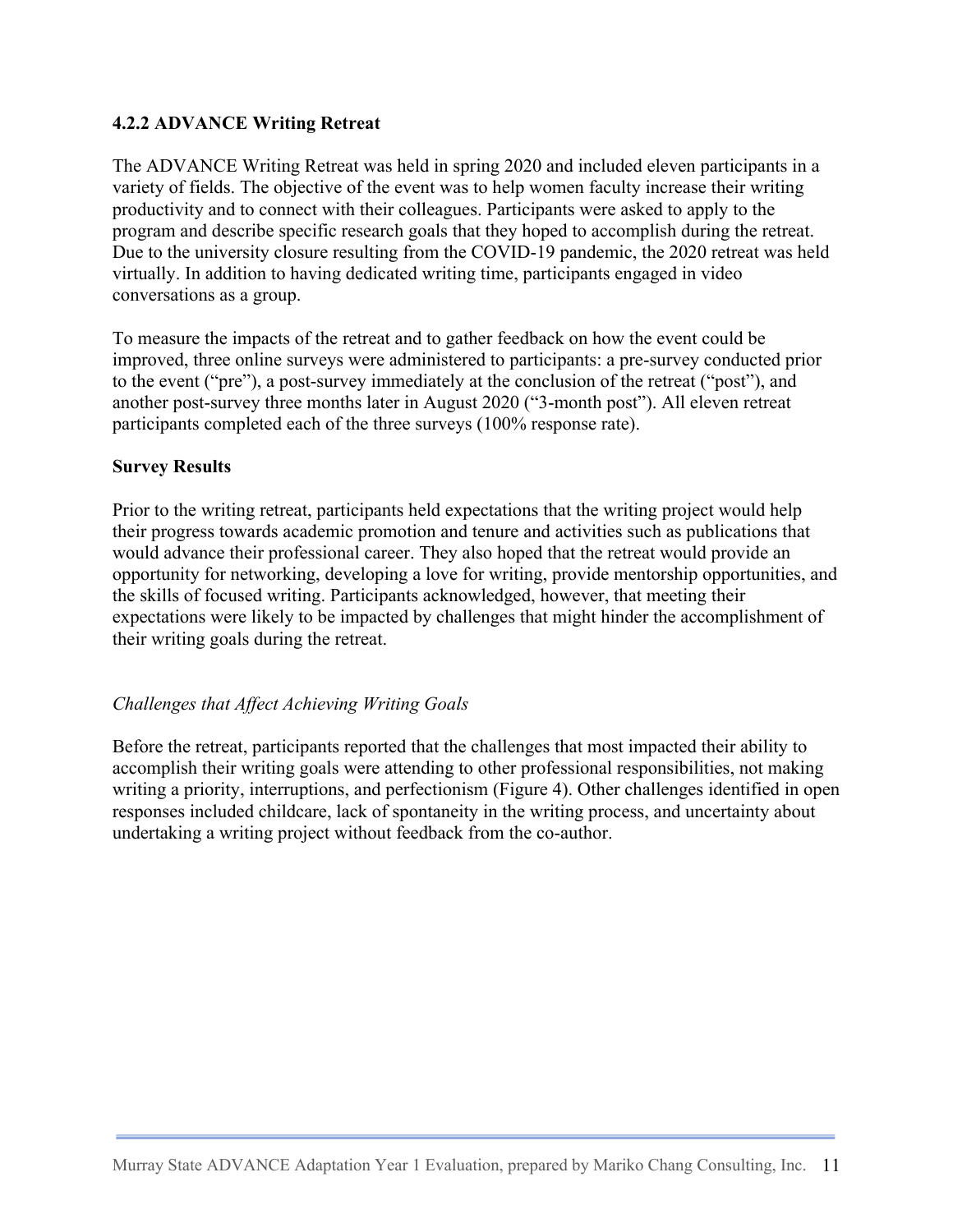#### **Figure 4. Challenges that Impact Attendees' Ability to Accomplish Writing Goals (Pre, Post, and 3-Month Post Retreat Means)**



*N=11; Scale: 1=Never 2=Occasionally 3=Sometimes 4=Often 5=All the time*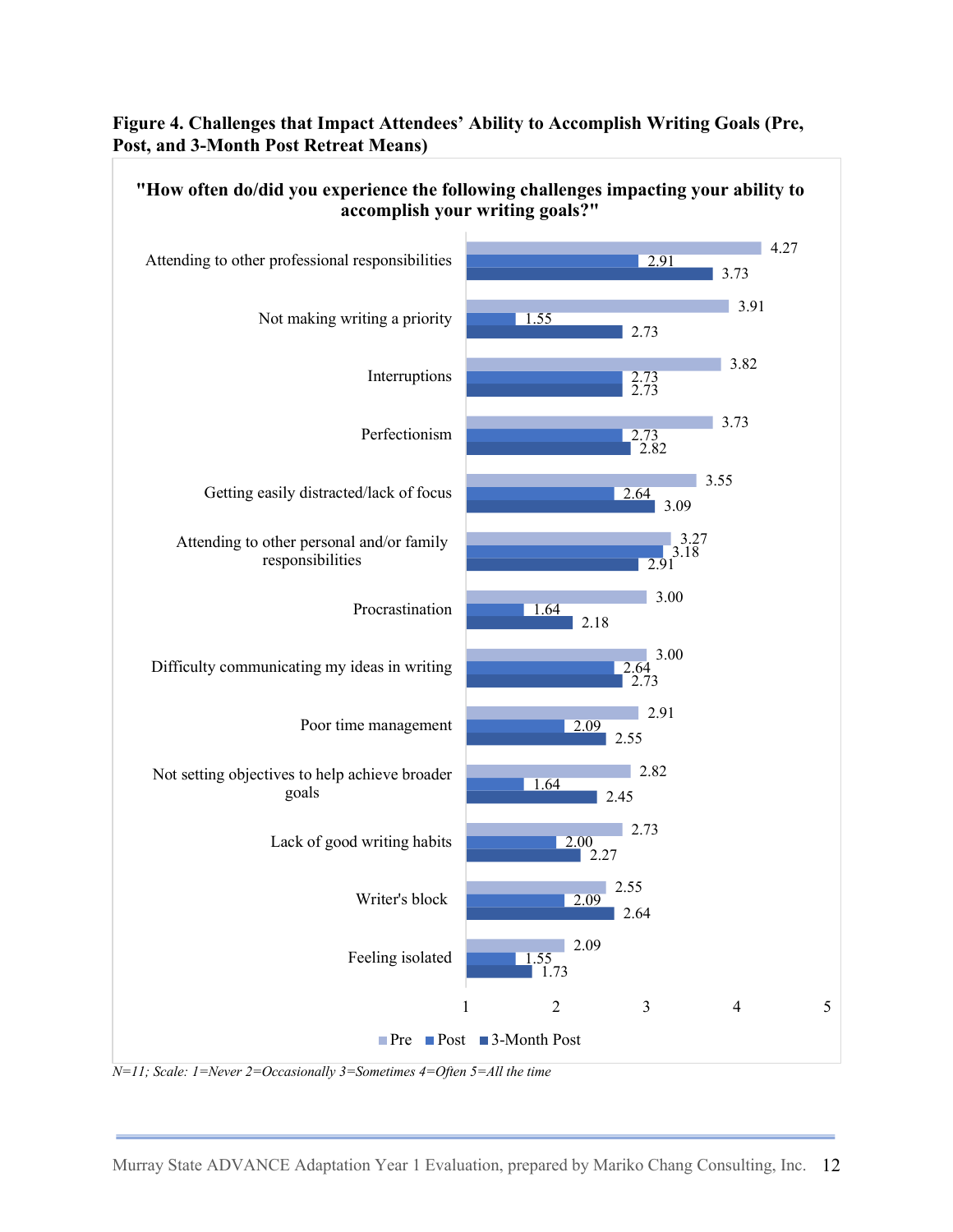Paired samples t-tests were used to assess the changes in the writing retreat attendees' rating of the challenges pre to post retreat, post to 3-month post retreat, and pre to 3-month post retreat. Given the small number of participants, statistical significance (especially the lack thereof) should be interpreted cautiously.

Pre-post assessment of the impact of the retreat found that participants experienced a reduction in the frequency with which they encountered challenges. Statistically-significant reductions took place in the following areas: attending to other professional responsibilities, not making writing a priority, interruptions, perfectionism, getting easily distracted or losing focus, procrastination, not setting objectives to help achieve broader goals, and lack of good working habits (Table 2). These impacts indicate the retreat provided the participants with a dedicated setting and tools for reducing many of the challenges they typically experience when writing.



| <b>Item</b>                                                | <b>Pre vs Post</b><br><b>Change</b><br>$(N=11)$ | Post vs<br>3-month<br><b>Post Change</b><br>$(N=11)$ | Pre vs<br>3-month<br><b>Post Change</b><br>$(N=11)$ |
|------------------------------------------------------------|-------------------------------------------------|------------------------------------------------------|-----------------------------------------------------|
| Attending to other professional responsibilities           | ↓∗                                              |                                                      |                                                     |
| Not making writing a priority                              | ↓∗                                              | ↑∗                                                   | J∗                                                  |
| Interruptions                                              | $\downarrow\ast$                                |                                                      | $\downarrow\ast$                                    |
| Perfectionism                                              | ↓∗                                              |                                                      | ↓∗                                                  |
| Getting easily distracted/lack of focus                    | ↓∗                                              |                                                      |                                                     |
| Attending to other personal and/or family responsibilities |                                                 |                                                      |                                                     |
| Procrastination                                            | ↓∗                                              |                                                      | ↓∗                                                  |
| Difficulty communicating my ideas in writing               |                                                 |                                                      |                                                     |
| Poor time management                                       |                                                 |                                                      |                                                     |
| Not setting objectives to help achieve broader goals       | ↓∗                                              | ↑∗                                                   |                                                     |
| Lack of good writing habits                                | ↓∗                                              |                                                      |                                                     |
| Writer's block                                             |                                                 |                                                      |                                                     |
| Feeling isolated                                           |                                                 |                                                      |                                                     |

 $*_{p} < .05$ ;  $\hat{\ }$  *Increase,*  $\hat{\ }$  *Decrease,* -- *no change* 

It was difficult for many participants to retain all of these gains after the retreat ended. Comparison of attendees' ratings of the challenges impacting their ability to accomplish writing goals post retreat and 3-months post retreat found a significant increase in frequency of challenges associated with not setting objectives to help achieve broader goals and not making writing a priority.

On the other hand, comparison of attendees' ratings of challenges pre and 3-month post retreat found significant reductions in challenges associated with procrastination, perfectionism, interruptions, and not making writing a priority. Consequently, after three months, retreat participants reported a decrease in many of the challenges they experienced prior to the retreat,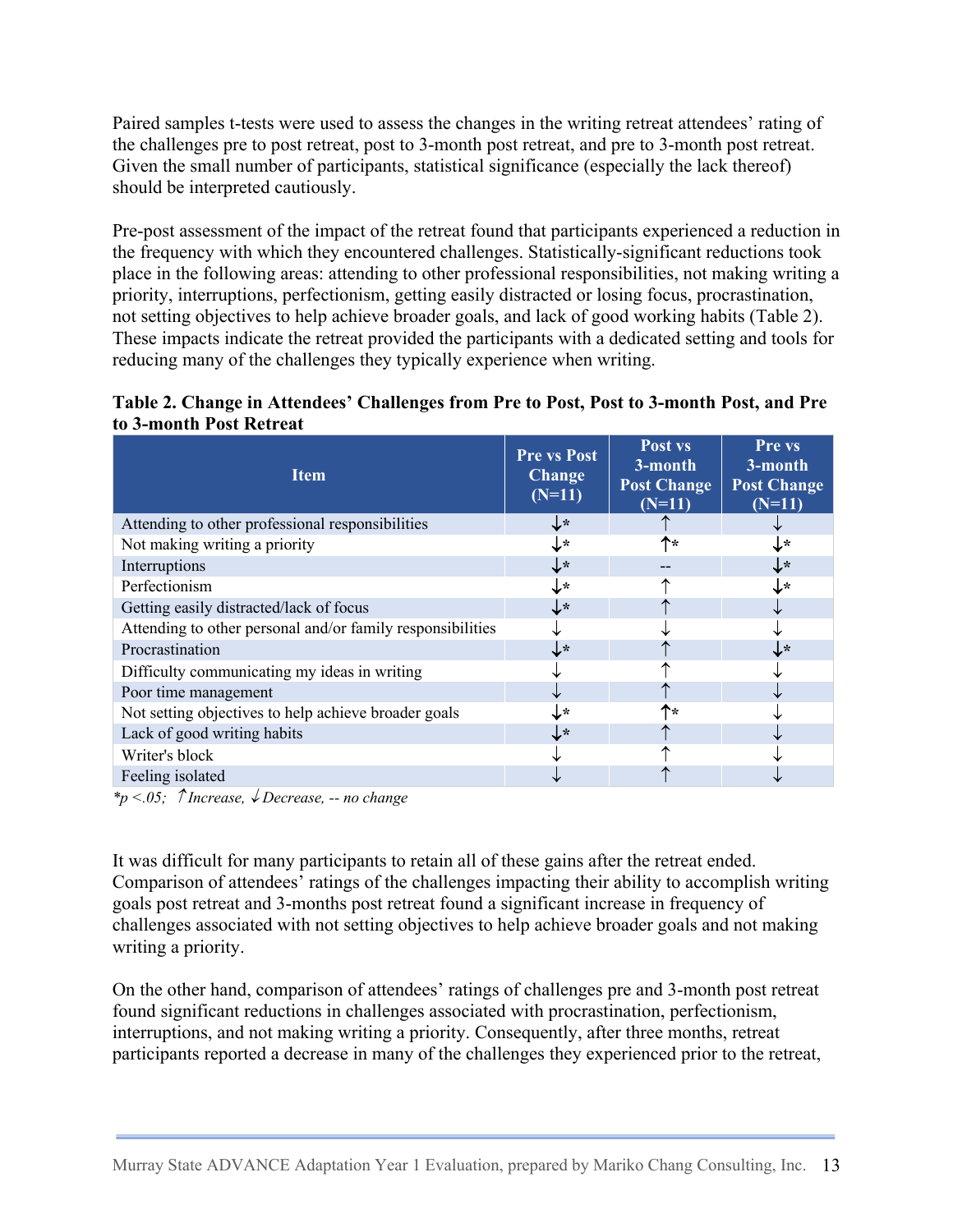suggesting that there was a longer-term reduction in the experience of these challenges and/or an increased ability to effectively mitigate them.

### *Writing Habits*

Pre-post assessment of attendees' knowledge and writing habits found that while attendees generally were more likely to agree after the retreat that they enjoy writing, have good writing habits, make writing a priority, and know the time of day they write most productively, the increases were not statistically significant. (See Figure 5 and Table 2.) There was a statistically significant decrease post to 3-months post retreat in attendees' efforts to make writing a priority and agreement that they have good writing habits.

When comparing attendees' 3-month post retreat ratings with their pre retreat ratings, there were non-significant increases in agreement on making writing a priority, enjoying writing, knowing the time of day and setting for most productive writing and decreased agreement that they have good writing habits, suggesting that participants did make modest gains in these areas.

**Figure 5. Retreat Attendees' Knowledge and Writing Habits (Pre, Post, and 3-Month Post Retreat Means)**



*N=11; Scale: 1-Strongly disagree 2= Disagree 3=Neutral 4=Agree 5=Strongly Agree*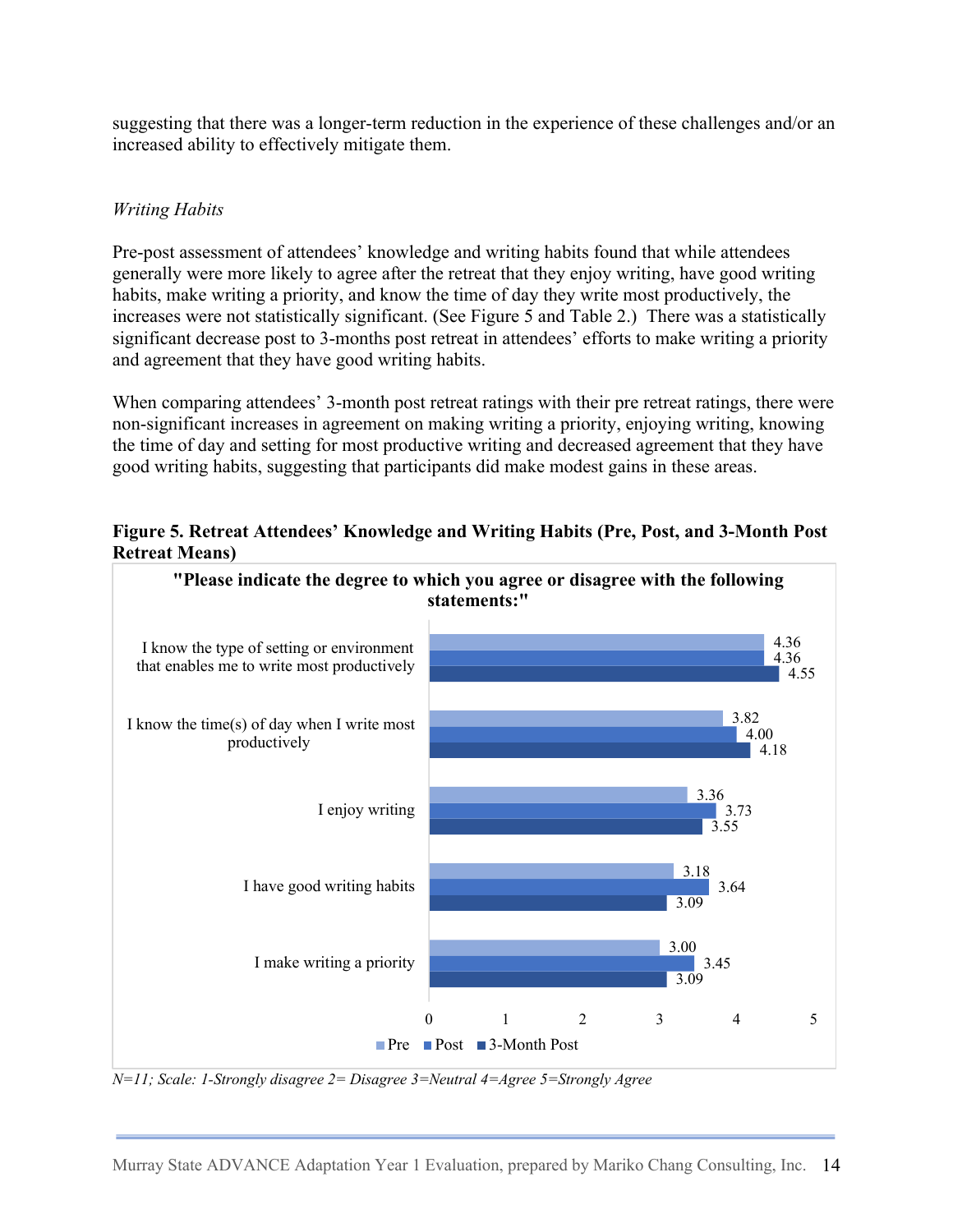#### **Table 2. Changes in Attendees' Knowledge and Writing Habits (Pre to Post, Post to 3- Month Post, and Pre to 3-Month Post Retreat)**

| <b>Item</b>                                                 | <b>Pre vs Post</b><br><b>Change</b><br>$(N=11)$ | Post vs<br>3-month<br>post Change<br>$(N=11)$ | <b>Pre vs</b><br>3-month<br>post Change<br>$(N=11)$ |
|-------------------------------------------------------------|-------------------------------------------------|-----------------------------------------------|-----------------------------------------------------|
| I know the type of setting or environment that enables      |                                                 |                                               |                                                     |
| me to write most productively                               |                                                 |                                               |                                                     |
| I know the time(s) of day when I write most<br>productively |                                                 |                                               |                                                     |
| I enjoy writing                                             | ᠰ                                               |                                               |                                                     |
| I have good writing habits                                  | ∧                                               | ↓∗                                            |                                                     |
| I make writing a priority                                   | ◠                                               | ↓∗                                            |                                                     |

*\*p <.05; Increase,* ¯ *Decrease, -- no change*

#### *Confidence in Writing Skills and Habits*

Immediately following the retreat, attendees were significantly more confident in their ability to set aside time for writing during the academic year and maintaining positivity in the writing experience (Figure 6 and Table 3). They were also more confident in accomplishing writing goals, addressing the challenges affecting their ability to write productively, and establishing writing goals with realistic and measurable outcomes. However, these latter changes were not statistically significant.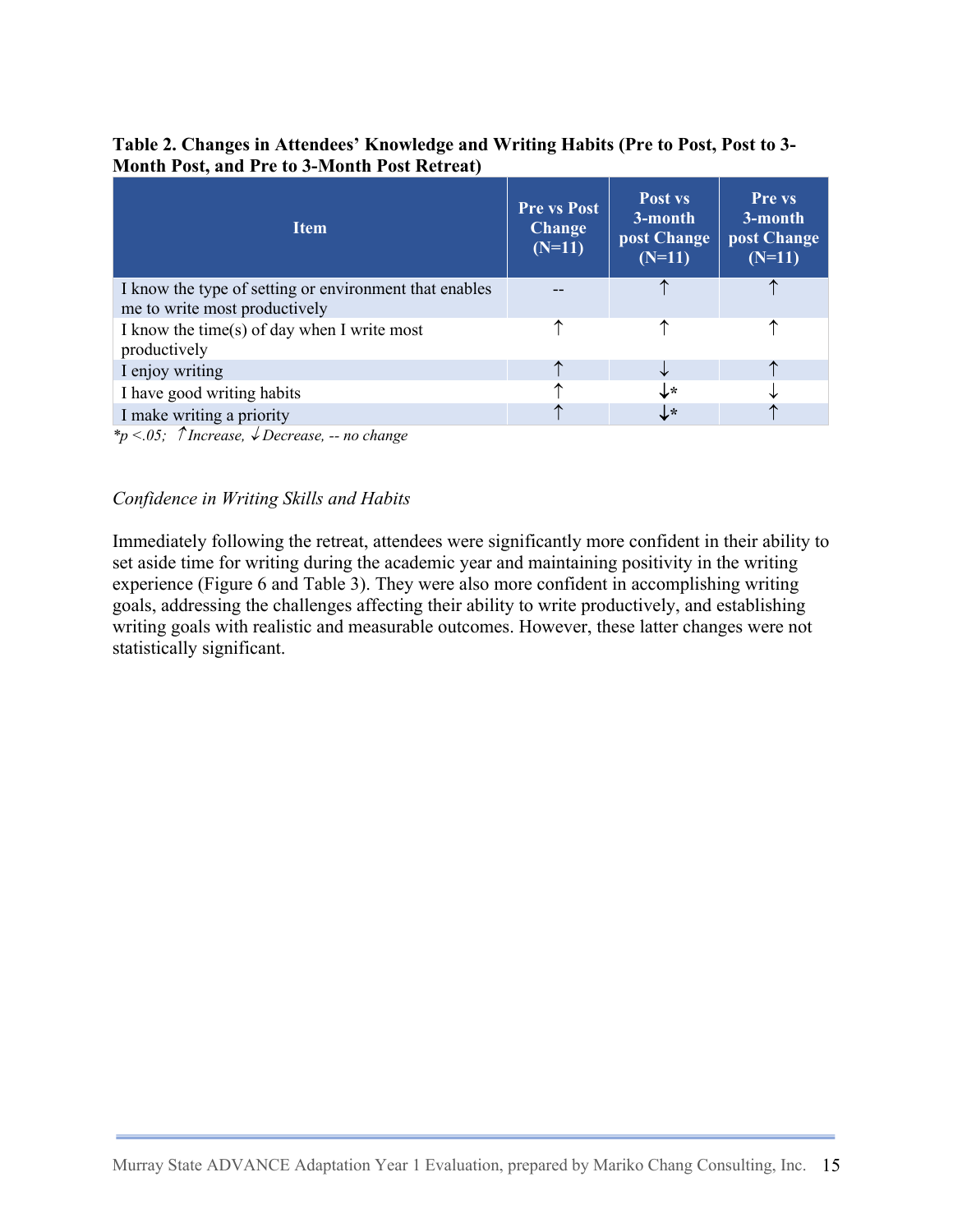

#### **Figure 6. Retreat Attendees' Writing-Related Confidence (Pre, Post, and 3-Months Post Retreat Means)**

*N=11; Scale: 1=Not at all 2=Not much 3=Somewhat 4=To a good extent 5=To a great extent*

#### **Table 3. Change in Attendees' Confidence (Pre to Post, Post to 3-Month Post, and Pre to 3- Month Post Retreat)**

| <b>Item</b>                                                              | <b>Pre vs Post</b><br><b>Change</b><br>$(N=11)$ | Post vs<br>3-month<br><b>Post</b><br><b>Change</b><br>$(N=11)$ | Pre vs<br>3-month<br><b>Post</b><br><b>Change</b><br>$(N=11)$ |
|--------------------------------------------------------------------------|-------------------------------------------------|----------------------------------------------------------------|---------------------------------------------------------------|
| Accomplish my writing goals                                              | ↑                                               | ╰                                                              |                                                               |
| Maintain positivity in the experience of writing                         | ↑∗                                              | ↓                                                              | ↑                                                             |
| Establish writing goals with realistic and measurable<br>outcomes        |                                                 | --                                                             |                                                               |
| Address the challenges that affect my ability to write<br>productively   |                                                 | ↑                                                              |                                                               |
| Set aside regular blocks of time for writing during the<br>academic year | $\uparrow\star$                                 | ◡                                                              |                                                               |

*\*p* <.05; ↑ *Increase* ↓ *Decrease* -- *no change*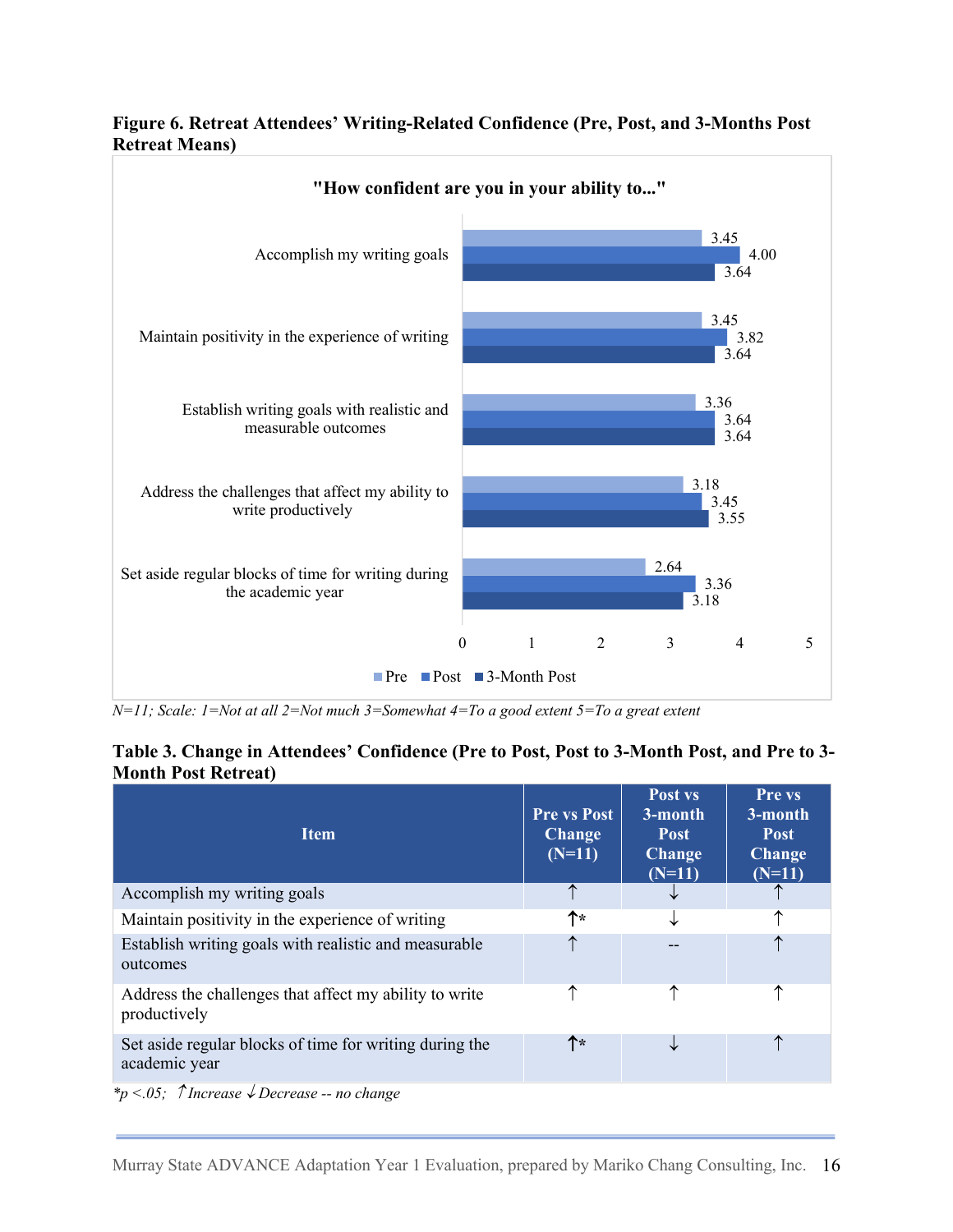In comparing post-retreat and 3-month post ratings, attendees reported they were more confident in their ability to address the challenges affecting their ability to write productively but less confident in their ability to set aside regular blocks of time for writing, maintaining positivity in the writing experience, and accomplishing writing goals, but none of these changes were statistically significant. There was no change in attendees' confidence in establishing writing goals with realistic and measurable outcomes.

Attendees reported increased confidence in all areas measured from the pre retreat survey to 3 months post retreat survey. Although these increases were not statistically significant, they suggest change did occur and were maintained over the summer months.

#### *Satisfaction and Retreat Impacts*

In the post-retreat survey, almost of the respondents agreed that the retreat supported their professional development and they would recommend it to their colleagues (91%; Figure 7). More than 70% of participants agreed that the retreat provided a sense of community supportive of their writing goals, helped to expand their professional network, and provided them with new strategies and resources. Additionally, more than half (64%) of participants agreed that they accomplished the goals they set for the retreat.



#### **Figure 7. Attendees' Satisfaction and Reported Impacts of the Retreat**

*N=11; Scale: 1=Strongly disagree 2= Disagree 3=Neutral 4=Agree 5=Strongly Agree*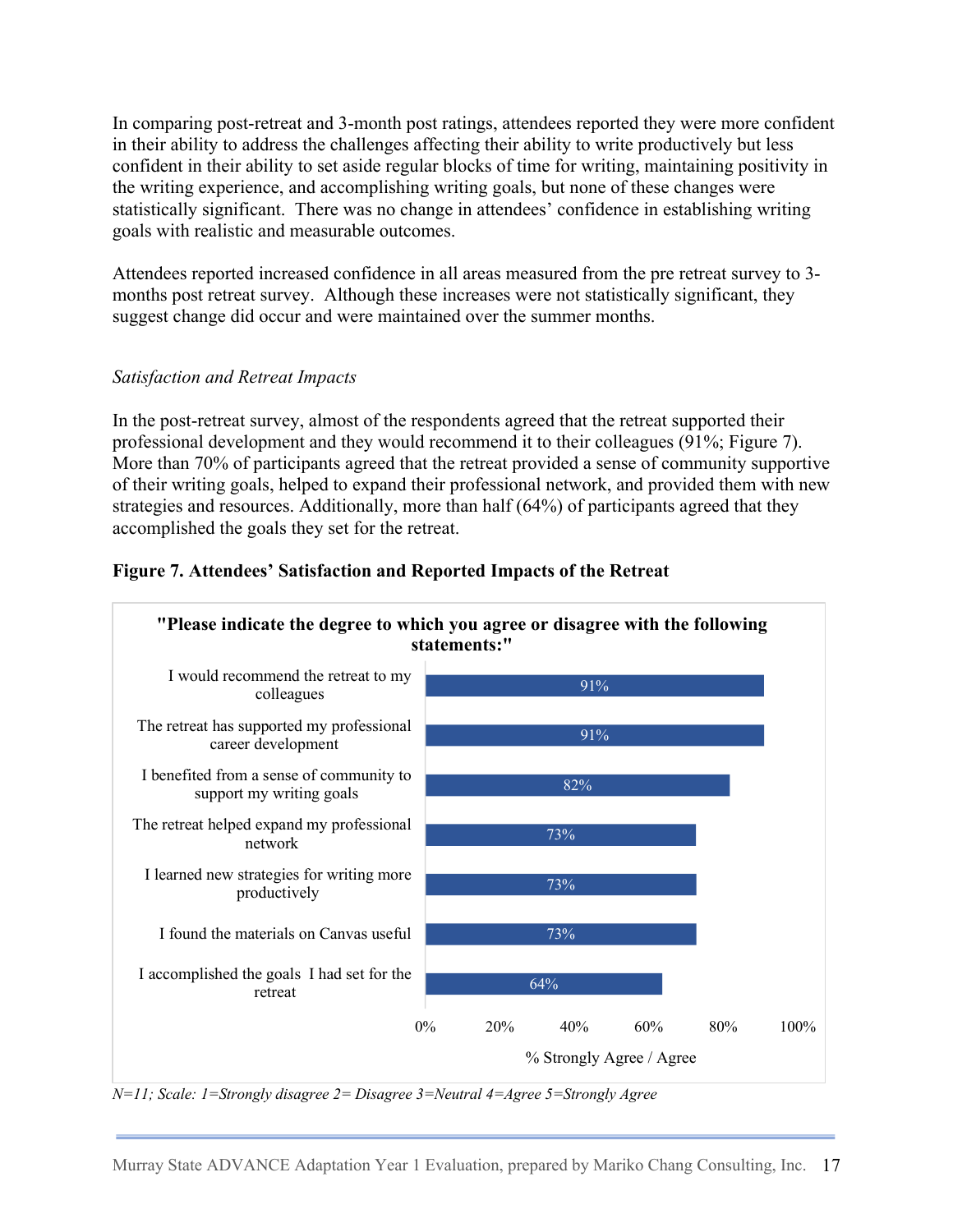After the retreat, attendees identified several gains resulting from their participation in the retreat. These included an awareness of the need to develop a process for managing time and workload. Participants also learned the importance of reflecting on accomplishments and setting aside negative emotions that impede the writing process. There were also increases in enthusiasm about writing, a sense of accomplishment, and several mentioned gaining greater confidence in writing. Other gains included learning to be better organized and focused, breaking tasks into manageable sections, and setting and following realistic daily writing goals. As a result, several participants reported being able to make significant writing progress.

When asked about their writing goals for the six months following the retreat, participants reported they intended to dedicate time to writing daily and listed ambitious goals, for example:

"1. To submit a draft of a book chapter… 2. To submit a proposal for another book chapter. 3. Turn conference paper into a journal submission, regardless of whether it's accepted."

"To submit 3 articles for publication."

"I would like to submit two manuscriptions, help write a few conference proposals, and work on other research (analyzing data) with my research group."

"I am focusing primarily on my monograph. I would like two or three chapters written and the book outlined."

To help them accomplish these goals, participants mentioned they would carry forward what they had learned from the retreat, with most commenting on the importance of breaking things down into small tasks. Two participants also mentioned that the social interaction and social pressure of being held accountable for writing were important and one signed up for a group to help keep them accountable.

When asked for suggestions as to how the retreat can be improved, participant comments focused on providing additional opportunities for virtual connection, such as:

"Maybe we could have had virtual coffee meetings with individuals (optional only, not forced) so that some one on one conversations about writing could happen. This could have helped me feel like there was more community in the virtual setting."

"small group check in time/accountability b/c I felt like some people dominated the discussion but were working on different types of projects."

"I appreciated the fact that the morning and afternoon check ins were short but I also didn't really get anything out of them. I was surprised at how short they were and that we weren't actually required to speak every time. So in some ways making those a bit more structured, or asking us to discuss different things (rather than just what are your goals for the day? What did you accomplish?), or doing small group discussions—some sort of different format or facilitation would have made them feel more worthwhile."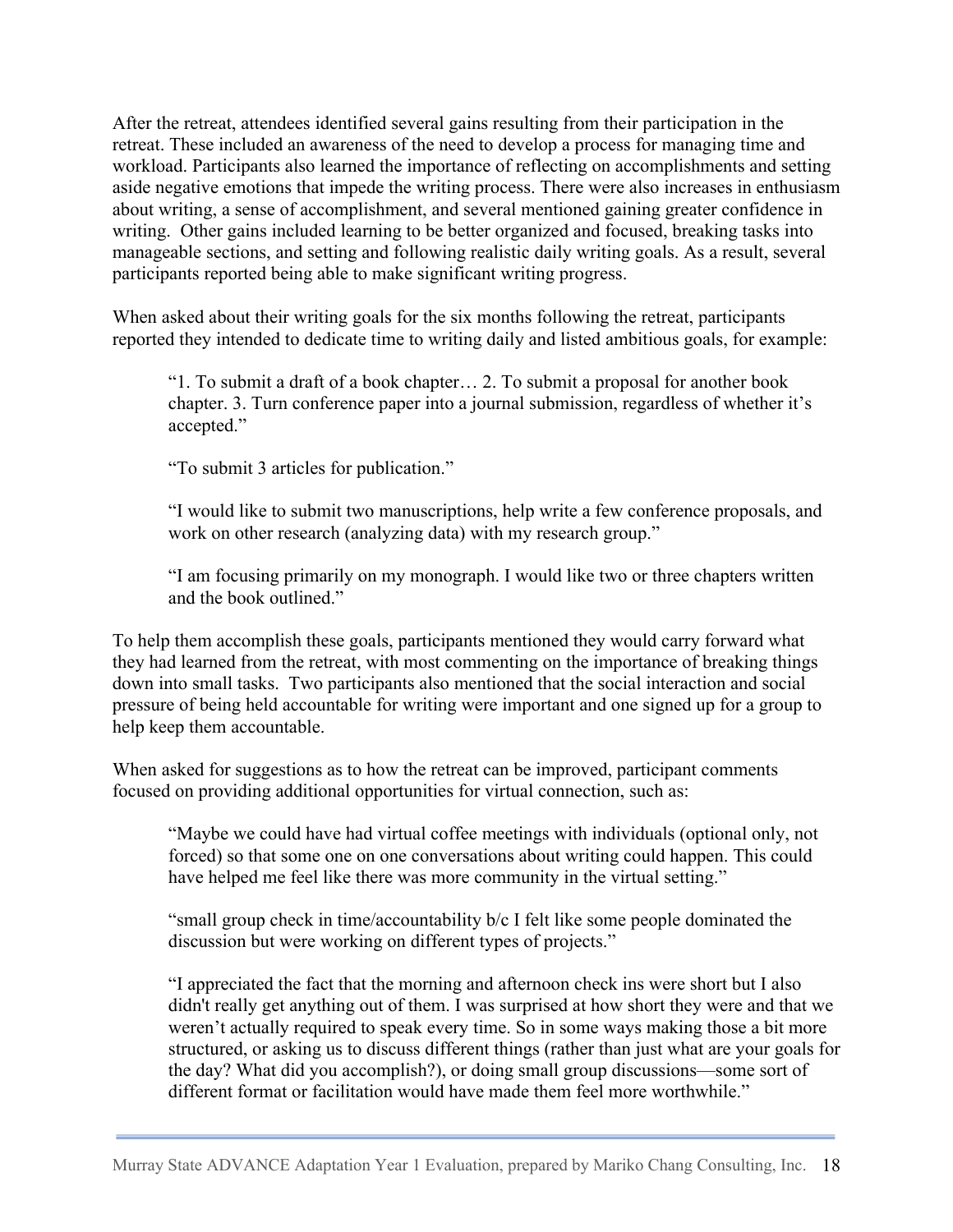"If it needs to be virtual again, I think that it could be helpful having a Zoom meeting open all day. I work well when I'm held accountable. When I get distracted, it helps me to be able to look up and see other people working hard."

"The organizers really did a phenomenal job in planning the goodie bags, Zoom meetings, and positive messages throughout the day. Perhaps starting earlier in the day, around 8 or 8:30 a.m., and/or incorporating a 30-minute lunch meeting on Zoom could be helpful."

Additional suggestions included a schedule for the entire retreat and some discussions about the writing tips and valuable videos shared through Canvas. One participant said, "I would recommend two groups: 1. The week just after term started, 2. The second week (i.e. one week break)."

Another comment echoed the importance of the retreat:

"I'm really proud of the work that I've accomplished this week and I'm grateful for the momentum that you've given me for the rest of the summer. Had this retreat not happened, I likely would have thrown myself fully into fall course prep which, of course, expanse to take up the time that it's given. This allowed me to get ahead on research guilt-free, and I know that the fall courses will still be there waiting for me when I eventually decide to switch gears."

#### *Impacts 3-Months after Retreat*

As shown in Figure 8, at three months post retreat, the majority of attendees (82%) agreed that the retreat supported their professional career development. Fewer attendees agreed, however, that they accomplished the goals set for the months since the retreat (64%).

#### **Figure 8. Attendees' Reported Impact of the Retreat 3-Months Post Retreat**



*N=11; Scale: 1=Strongly disagree 2= Disagree 3=Neutral 4=Agree 5=Strongly Agree*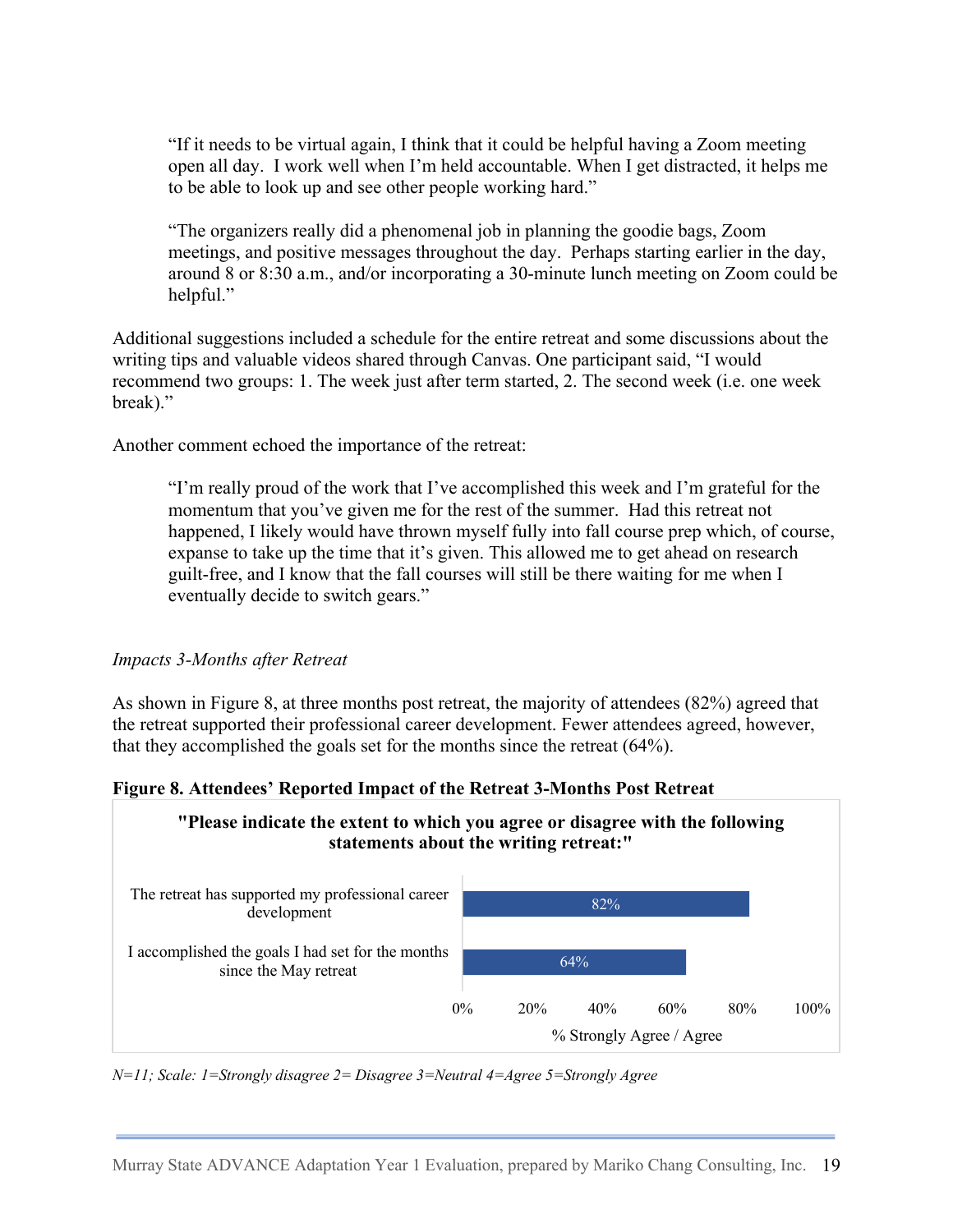In the 3-month post evaluation several attendees mentioned they were able to accomplish some writing goals and, in the process, at least three attendees reported that they were able to achieve their goals of submitting manuscripts for publication. Attendees also acknowledged that the retreat enabled them to network and share experiences with other women across the university and better manage their time.

When asked to suggest additional resources or support that they would have liked to have had in the past months since the retreat, attendees made several recommendations. Two of the attendees would have liked check-ins to keep them motivated as well as small group tasks or discussions. One attendee suggested that "having small groups who are working in similar fields/types of projects/levels in career that could talk during the initial retreat and connect during the summer would have been nice." Another attendee suggested having one on one "coffee breaks" to chat with other attendees about writing outside the group. It was also recommended that there be an increase in the group size and the event include speakers who are productive professors and writers who could make presentations to the group. For one attendee, the time of the retreat presented a challenge since they needed time to sort out grades and prepare for writing. Some attendees also commented that holding the retreat virtually was not the same as an in-person retreat although they appreciated that the organizers held a virtual retreat rather than cancelling it altogether.

In response to a request for additional comments, attendees shared the following words of gratitude:

"Thank you for all of the hard work that you put into making this retreat possible! It was a very valuable experience!"

"Thank you!"

"If possible, I would like to join again next year. This retreat gives me high motivation due to the reminders, the updates, and the interactions among attendees. Getting to know each other is also broadening my professional networking in campus."

"Thanks for providing a space just for campus women."

#### **Other Feedback**

In external evaluation interviews, writing retreat attendees noted that the switch to a virtual format meant that participants could not interact with their colleagues in the same way had they been in person. For example:

"I thought, 'Oh, this [the retreat] will be a nice way to just network and get to know some other folks, maybe from other departments throughout campus that I don't know otherwise.' So that was kind of my rationale for signing up for it. But the whole sort of social networking aspects really got completely lost because of the move online, so that was kind of a bummer…It was fine, but it wasn't super impactful for me just because one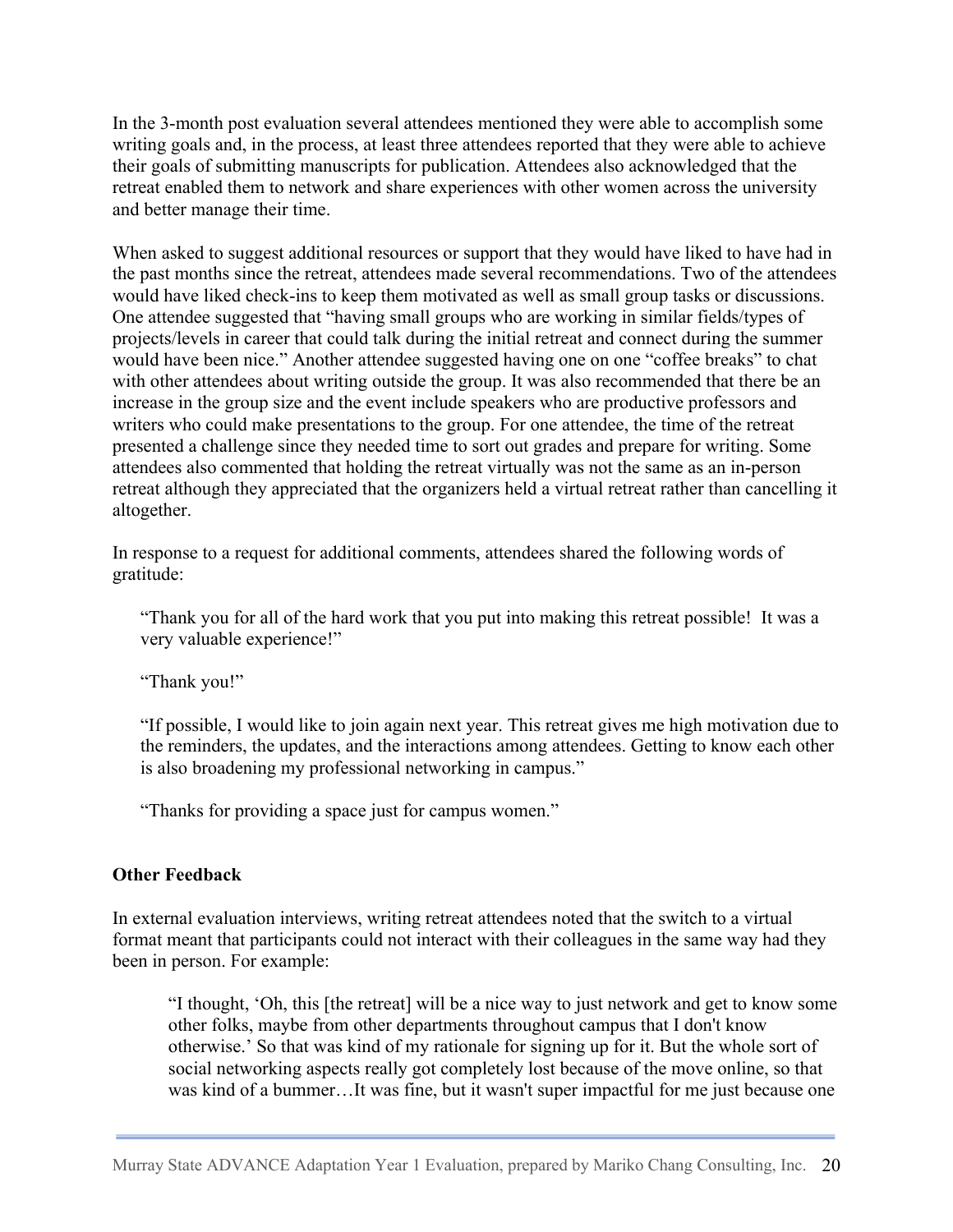of the main reasons that I wanted to do it didn't really pan out in the way that it would have in person."

If the next writing retreat is held in an online format, an interviewee recommended that smaller virtual breakout rooms could be used to better foster conversation among retreat participants:

"I think it would have been better if they would have broken us up into breakout rooms or groups in Zoom, rather than all of us being together. It felt a little bit...awkward and forced and it just felt a little weird. It felt like the conversation maybe would have been a little bit more natural and easier if we had been broken up into groups of three or four or something like that for those check-ins."

#### **4.2.3 Faculty Workshops**

During the 2019-2020 academic year, MSU ADVANCE held four workshops intended to help improve retention and advancement of women faculty at Murray State. Workshop topics included: gender-based barriers to academic writing; mentoring, networking, and work-life balance; commercialization; and balancing teaching, research, service, and other priorities. These events were promoted via the MSU ADVANCE website and email, and were open to all faculty, as well as staff and administrators. Post-workshop evaluation were utilized for two of these workshops, discussed in more detail below.

#### **Commercialization Workshop**

In January 2020, MSU ADVANCE hosted a workshop focused on research commercialization led by Megan Aanstoos, Commercialization Manager at the University of Louisville, called "So I have an Idea, Now What?" There were six attendees (5 female and 1 male) who completed surveys after the workshop. As shown in Figure 9, respondents indicated that before attending they had limited or no knowledge of the topics covered in the workshop, but after the event they had increased their knowledge in all areas measured. The greatest increases were in knowledge of what goes into a patent, how to know if you have a product/idea that is protectable, and funding opportunities to commercialize research.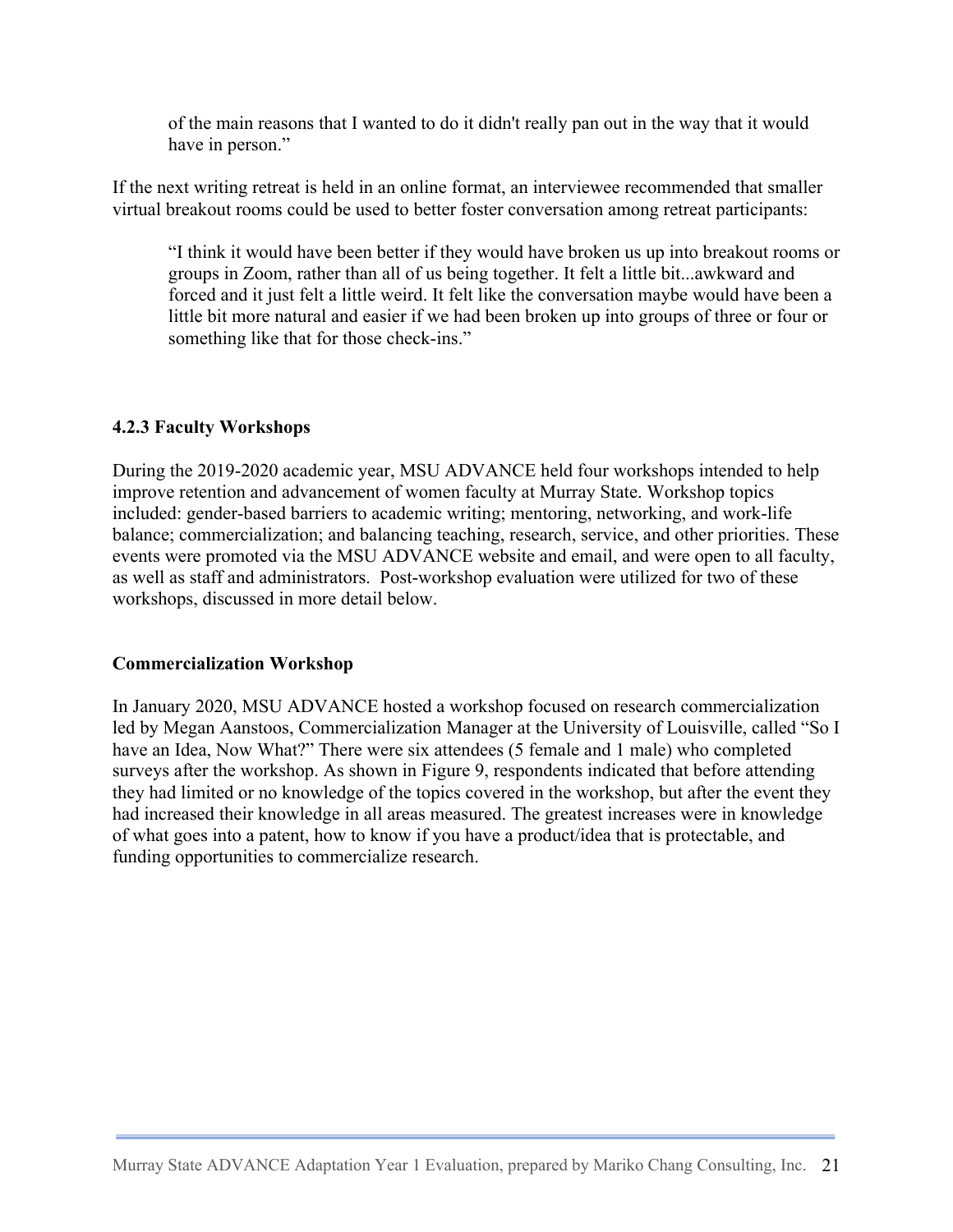

**Figure 9. Impacts of "So I have an Idea, Now What?" Workshop**

*N=6; Scale: 1=None, 2=Limited, 3=Moderate, 4=Strong*

Overall, attendees of the commercialization workshop indicated that they did not intend to use the workshop information to bring their research to market (mean 2.50 on scale 1=strongly disagree to 5=strongly agree), but they would recommend the workshop to their colleagues (mean 4.20) (data not shown). This disparity may suggest that the attendees did not have an immediate opportunity to commercialize their research, but that they still found the information useful. Indeed, in open comments, one respondent said that as a result of the information they learned in the workshop, they would "think more about ideas of mine that could be taken forward; encourage faculty colleagues to think about commercialization."

### **Workshop on Evaluating Requests and Saying No**

The Murray State ADVANCE team organized a workshop titled "When to Say Yes and How to Say No: Balancing Teaching, Research, Service and the Rest of Life" in February 2020 which was led by Eve Riskin, Associate Dean of Diversity and Access in the College of Engineering, Professor of Electrical & Computer Engineering, and Faculty Director of the ADVANCE Center for Institutional Change at the University of Washington. The event provided information about how to evaluate requests in terms of career and personal benefits and specific ways to decline requests. The workshop was attended by 21 junior and senior female faculty from across the university.

Attendees were asked to complete a survey about their knowledge in the workshop topic areas before and after the event on a scale of 1=none to 4=strong. As shown in Figure 10, survey responses indicate that attendees increased their knowledge in all areas measured. The greatest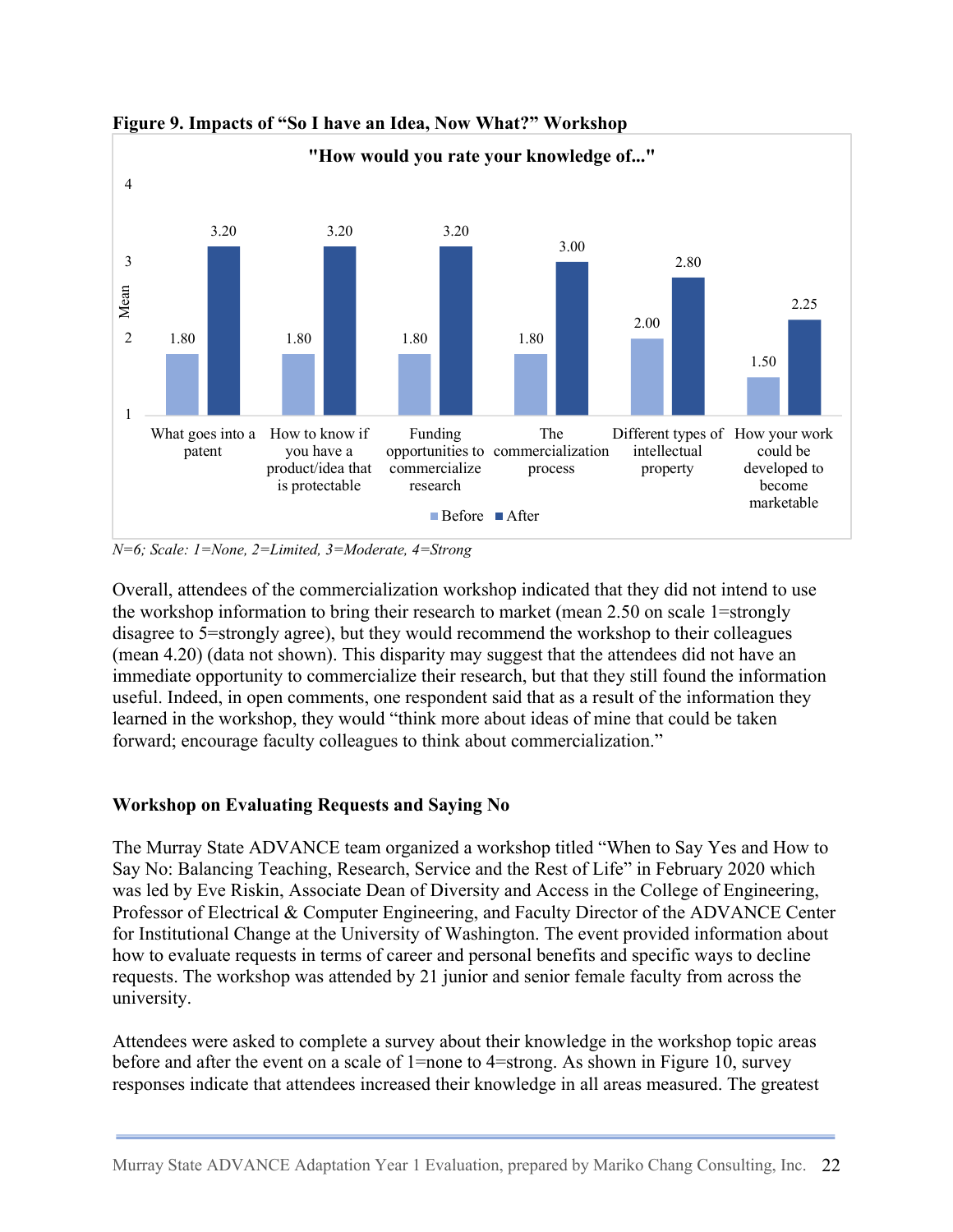increases in mean responses were in knowledge of how to tell the difference between requests you should accept and those you should decline (mean 2.63 to mean 3.89, increase of 1.26) and how to say "no" without feeling guilty (2.21 to 3.12, increase of 0.91).



**Figure 10. Impacts of "When to Say Yes and How to Say No" Workshop**

*N=21; Scale: 1=None, 2=Limited, 3=Moderate, 4=Strong*

Attendees agreed that they intended to use the strategies presented in the workshop to evaluate requests in the future (mean 4.00 on scale 1=strongly disagree to 5=strongly agree) and that they would recommend the workshop to their colleagues (mean 4.16) (data not shown).

## **4.3 MSU Live**

The objective of MSU Live is to enhance work-life balance for Murray State faculty by creating and improving policies around workplace flexibility, dual-career hiring, and childcare.

### **4.3.1 President's Task Force on Work-Life Balance**

The Murray State president recently established a task force to strategize how to improve recruitment and retention of underrepresented faculty, staff, and students. The work-life task force has four subcommittees focused on faculty issues: childcare, flexible work arrangements, spousal accommodation, and family-friendly policies. Task force members include representatives from MSU ADVANCE, Human Resources, Faculty Senate, and Women's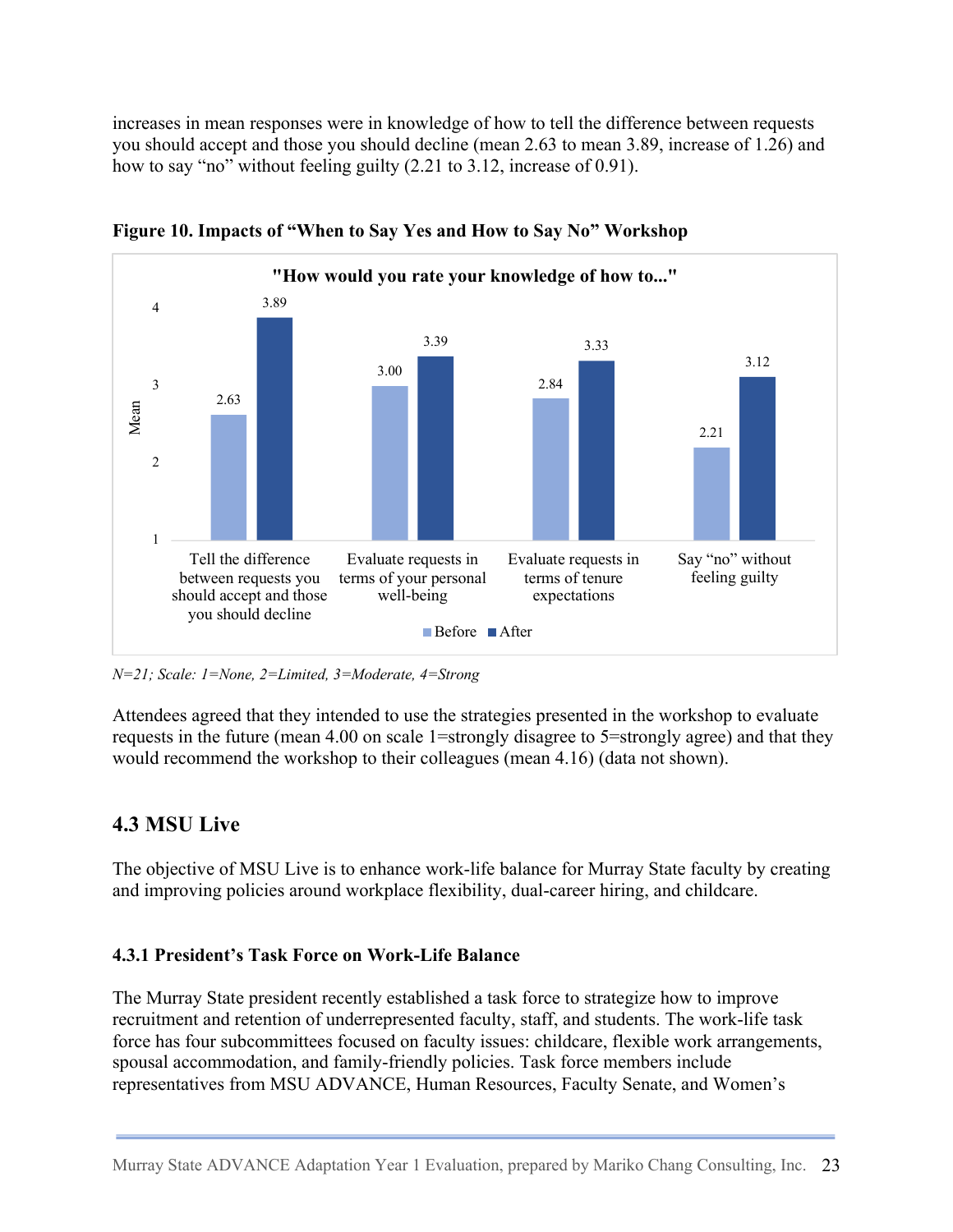Faculty Caucus, among others. The groups aim to disseminate information about existing policies and propose changes to improve faculty satisfaction and work-life balance.

In Year 1, MSU ADVANCE successfully worked with the President's Work-Life Task Force through direct and indirect representation. Several members of the task force are part of the MSU ADVANCE team, including three Co-PIs and a member of the internal steering committee. These points of overlap allow MSU ADVANCE to promote policies and initiatives within the task force that align with the goals of the grant and foster collaboration between the two groups. For example, MSU ADVANCE worked with the task force subcommittee for childcare to administer a survey on spring break childcare needs (discussed in more detail in Section 4.6).

ADVANCE should continue to work closely with the task force to disseminate information about the grant and work toward common goals related to diversity, equity, and inclusion at Murray State.

#### **4.3.2 Spring Break Childcare**

Murray State ADVANCE aims to build a program to provide childcare for school-age children of faculty members during the students' spring break, as the dates of that break do not align with the university break. In spring 2020, MSU ADVANCE worked with the president's task force subcommittee on childcare to conduct a survey of faculty to collect more information about their childcare needs. Survey data will be used to inform the program development.

According to a stakeholder, the university closure in spring impacted the timeline for this project and there may be financial challenges due to state budget cuts, but the groups have continued to research options such as working with local childcare facilities to reserve spots for children in the care of Murray State employees.

### **4.4 Other Findings**

#### **4.4.1 Steering Committees**

The MSU ADVANCE Internal Steering Committee is comprised of senior administrators including the president, provost, associate provost, deans from colleges across the university, and leaders and representatives from the Office of Institutional Diversity, Equity and Access (IDEA), Human Resources, the President's Commission on Diversity and Inclusion, and the Board of Regents. Committee members offer feedback and direction on key ADVANCE initiatives and provide critical institutional buy-in for ADVANCE'S work.

The composition of the Internal Steering Committee also assists Murray State ADVANCE in gaining approval for specific projects that they would like to implement. For example, one interviewee stated that when the team discussed with the Internal Steering Committee a project that involved Human Resources, the president and provost expressed their support and the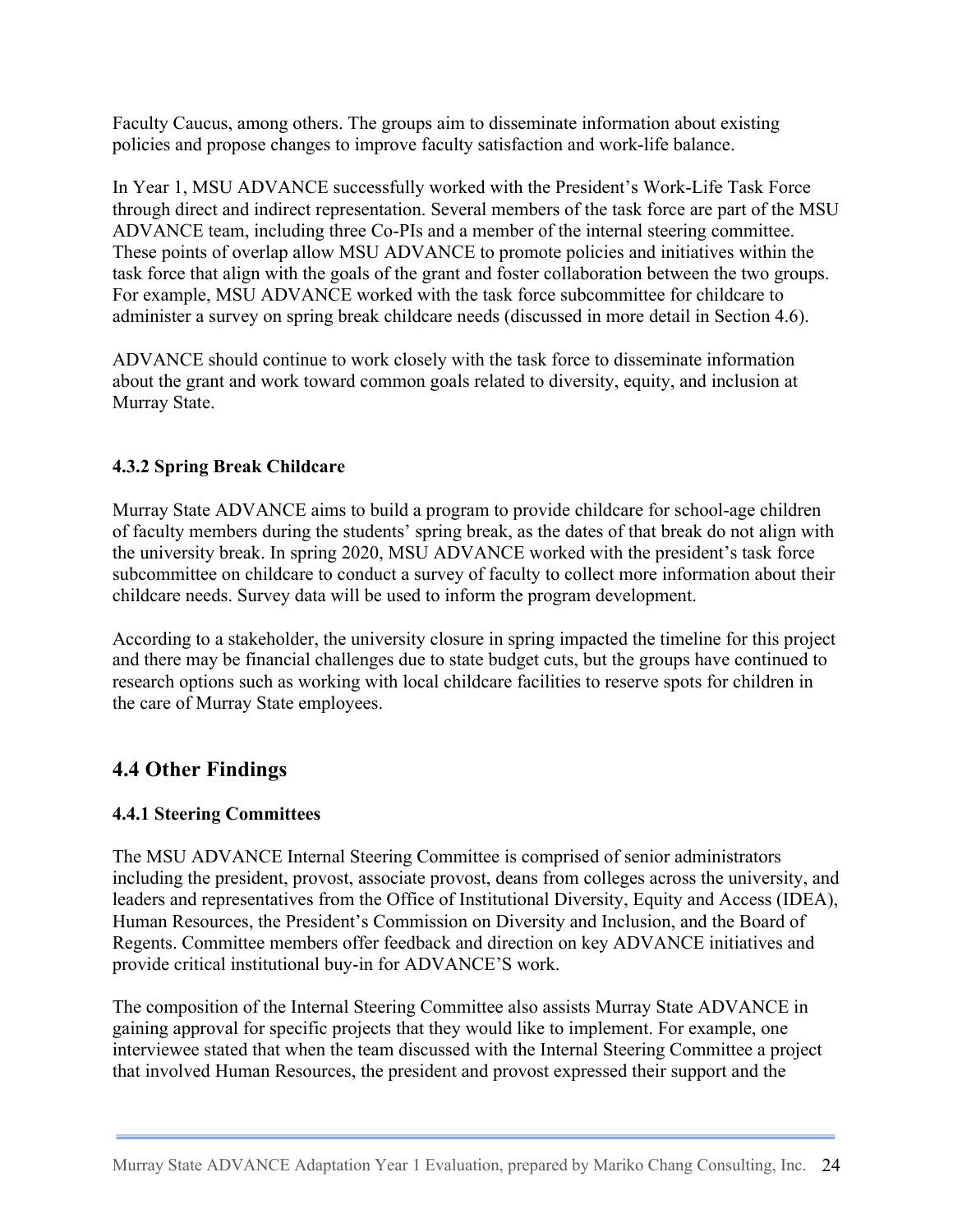committee member from Human Resources then agreed to move forward with it. The interviewee explained, "Sometimes it helps to have them all in the room." Another person said:

"I think because the committee leaders do such a good job of sharing the data that we collect from campus, from surveys or from just demographic data. The higher administration being there and listening to the data makes it much more impactful because they see the need, instead of them just getting a document with summarized data. We discuss it, we discuss the need, and so their being there things happen then. If they see it, they see the need, and they say, 'Okay, this is how we're going to support you,' then it actually happens."

The External Steering Committee includes seven faculty from other universities. The charge of the committee is to provide information on best practices and make recommendations related to sustainability and institutionalization. The group meets twice per year.

As the grant moves into its second year, it should draw on the experience and knowledge of its internal and external steering committee members to explore options for institutionalization.

### **4.4.2 Related Institutional Efforts**

There are a number of initiatives and units at Murray State with goals that align with those of MSU ADVANCE, including the Women's Faculty Caucus, the President's Task Force on Work-Life Balance, the president's graduate fellowship program for students from underrepresented groups, and the Office of Institutional Diversity, Equity and Access (IDEA).

The Women's Faculty Caucus was established in 2016 to support women faculty at Murray State. In addition to providing opportunities for networking, the group has conducted a salary study, formed a task force to study gender bias in evaluations, and has made efforts to create a faculty mentoring program and family leave and spousal hiring policies. Members of the MSU ADVANCE team are involved with the caucus, which provides the opportunity for the groups to collaborate and work together. In fact, the two groups co-hosted an International Women's Day event that included a session dedicated to editing Wikipedia pages about women and the groups have worked together on childcare initiatives.

As discussed in Section 4.3.1, Murray State ADVANCE works with the President's Task Force on Work-Life Balance. Some stakeholders interviewed also mentioned a Presidential Task Force on Diversity. However, there was no knowledge of whether these two task forces were engaging with each other or if MSU ADVANCE had any involvement with the Diversity Task Force.

The IDEA office monitors institutional compliance with laws intended to promote diversity and prevent discrimination and harassment. In an external evaluation interview, a stakeholder said that once a year the office trains faculty on those issues and that search committees can elect to have one of those individuals participate on a committee to ensure that the committee is in compliance with relevant hiring laws. The MSU ADVANCE team may want to consider how to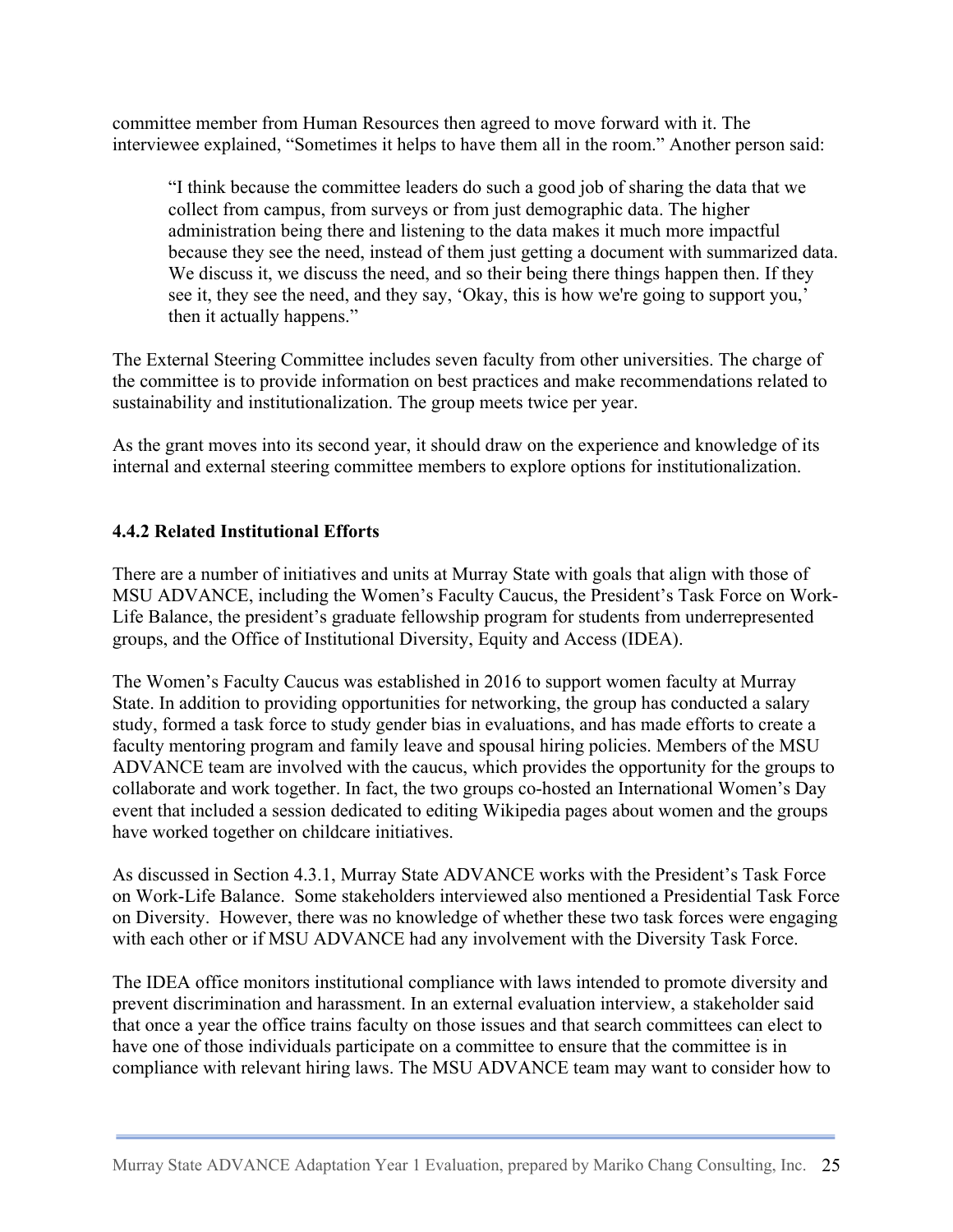work with the IDEA office to combine the existing IDEA training with the ADVANCE implicit bias interactive theatre training, since both aim to improve the faculty hiring process.

These existing efforts provide opportunities for collaboration, which can lead to enhanced outcomes for all groups involved, as summarized by this interviewee:

"Inclusion and diversity have been going on on campus for years. The action from the different groups might be better if they coincided with each other. Different groups are doing different things and if they banded together it might be more impactful."

#### **4.4.3 Intersectionality and Representation**

A stated focus of the Murray State ADVANCE grant is to use an intersectional framework to improve recruitment and retention of female faculty at the university. Specifically, the grant seeks to understand the intersection of rank and gender on faculty experience. This approach should remain a focus of their work. In interviews with the external evaluator, some stakeholders mentioned the importance of considering how to incorporate other identities such as race. For example, one interviewee mentioned the current demographics of the university and the broader community where it is located present challenges in terms of ensuring that women of color are included in the grant work:

"There's not a lot of [women of color] on campus. And so I think they [ADVANCE] include women of color as much as they can. We're in an area, a very rural white area and so some of that is challenging, but what is discussed and the data that is shared, how we would like to move forward with more inclusive environment—the discussions are there, but as far as representation, I mean, that's challenging."

Another interviewee acknowledged the importance of including women of color while not burdening them with extra service work, and said that the MSU ADVANCE team has been aware of that challenge:

"There is an intention to include women of color in the grant work. Our university is very white, and there are a few women of color...So, I think the other thing that's happening, not necessarily with ADVANCE, but at least with the university, is that women of color get called on because they're then seen as the experts of their experience. But I know that at least the leadership team with ADVANCE have been really mindful of that and they're not trying to overburden... But they've been pretty open and receptive to these issues for women of color."

Some interviewees also mentioned that it would be useful to include more men in the MSU ADVANCE work and acting as advocates and allies to advance the goals.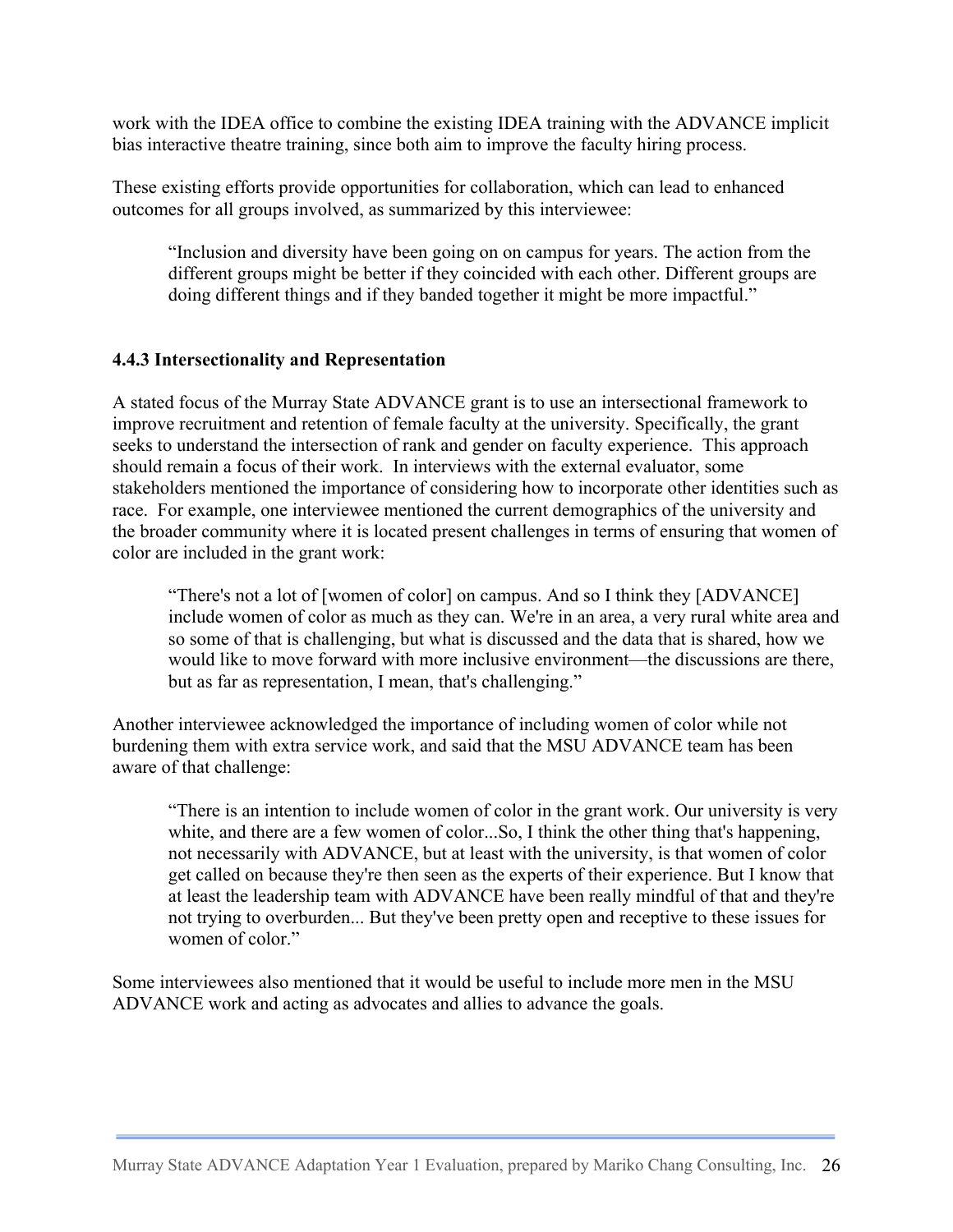# **5. CONCLUSION AND KEY RECOMMENDATIONS**

Murray State ADVANCE grant efforts in Year 1 aimed to improve recruitment and retention of women faculty at the university. Activities included expanding the mentoring circles program established under the previous Catalyst grant, launching the writing retreat, organizing faculty development workshops, and taking foundational steps to establish the interactive theatre program and training videos.

The Murray State team developed relationships with key campus partners, including the Office of Institutional Diversity, Equity and Access (IDEA), Human Resources, Board of Regents, Women's Faculty Caucus, and the President's Task Force on Work-Life Balance. Representatives from those groups also serve on the MSU ADVANCE Internal Steering Committee, increasing opportunities for collaboration and fostering buy-in among institutional leaders.

Significant strengths of the first year of the grant include:

- Development of a community of support for women faculty through the Mentoring Circles program
- Launching a successful writing retreat that increased participants' confidence in their writing, helped participants address challenges that impact their writing productivity, and increased their ability to accomplish writing goals.
- Positive impacts on workshop attendees' knowledge of issues to support their professional development, including those around commercialization and evaluating professional requests
- Effective communication between the leadership team and steering committees
- Engagement with key campus partners and university leadership

The primary challenges observed in Year 1 include:

- Disbanding of some Mentoring Circles
- Considerable impacts resulting from the COVID-19 pandemic, including interruptions to in-person activities and shifting institutional priorities
- Anticipation of possible financial challenges to sustainability due to state budget cuts

The following recommendations are intended to build on the accomplishments in the first year of the grant, assist with the implementation of program initiatives, and establish effective metrics upon which to evaluate progress toward program goals.

Key recommendations include:

- When programming such as search committee training and tenure and promotion committee training are deployed, consider working deans and chairs to promote events and encourage attendance
- Continue to address intersectionality in programming and materials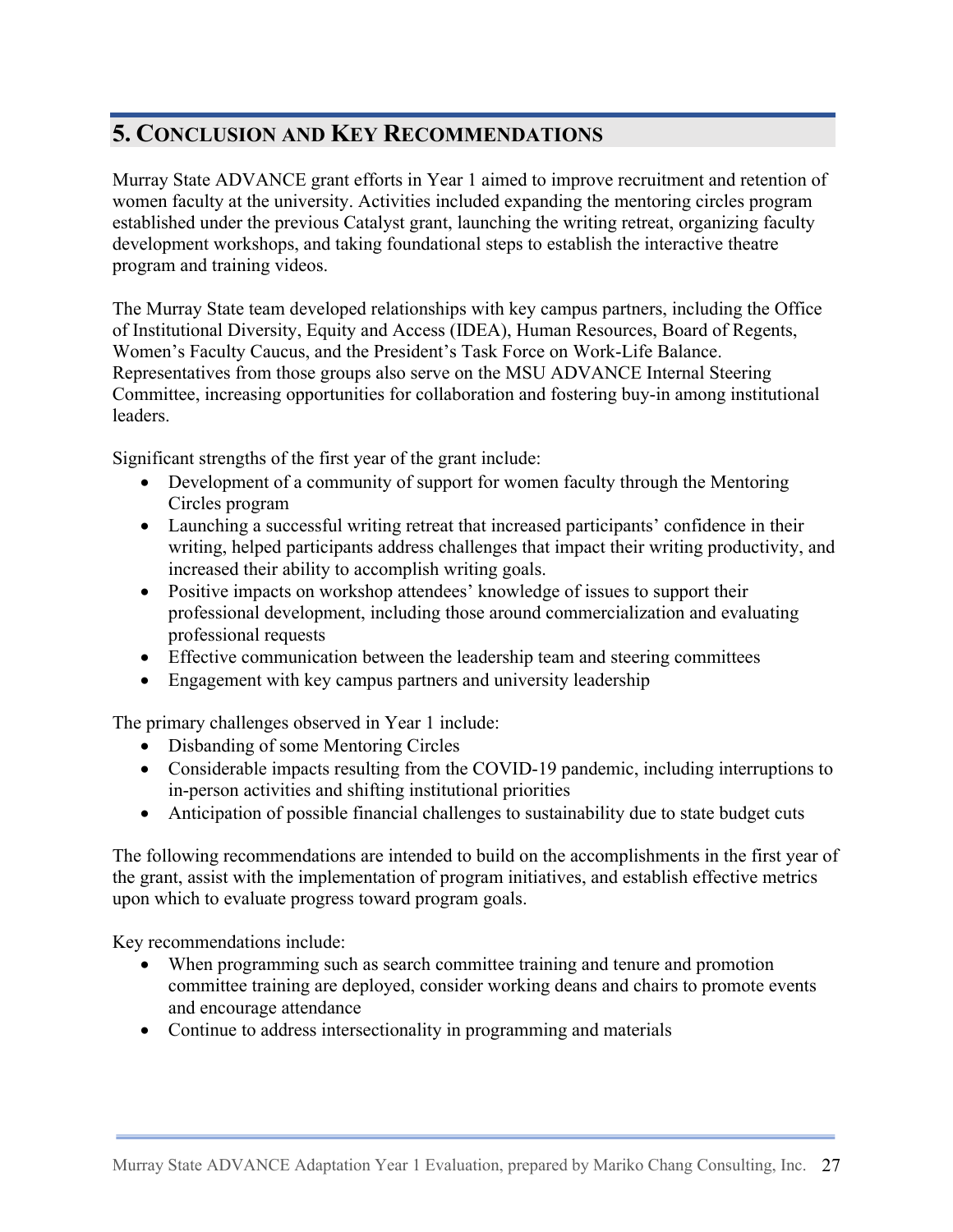- Work with relevant institutional partners to collect data on faculty demographics and information related to searches, hiring, tenure, and promotion in order to measure program impacts over the course of the grant
- Consider effective strategies for engaging men as advocates and allies in the work of the grant
- Establish direct connections with the Presidential Task Force on Diversity
- Begin to engage in conversations focused on how to institutionalize key programs

To conclude, Murray State ADVANCE made impressive progress in the first year of its Adaptation grant, with the launch and expansion of signature initiatives. Efforts in Year 2 should focus on how to foster engagement in the interactive theatre trainings, writing retreat, and workshops if they must be held virtually. The team should also continue to collaborate and share information with complementary institutional efforts to increase buy-in and enhance the impacts of its work.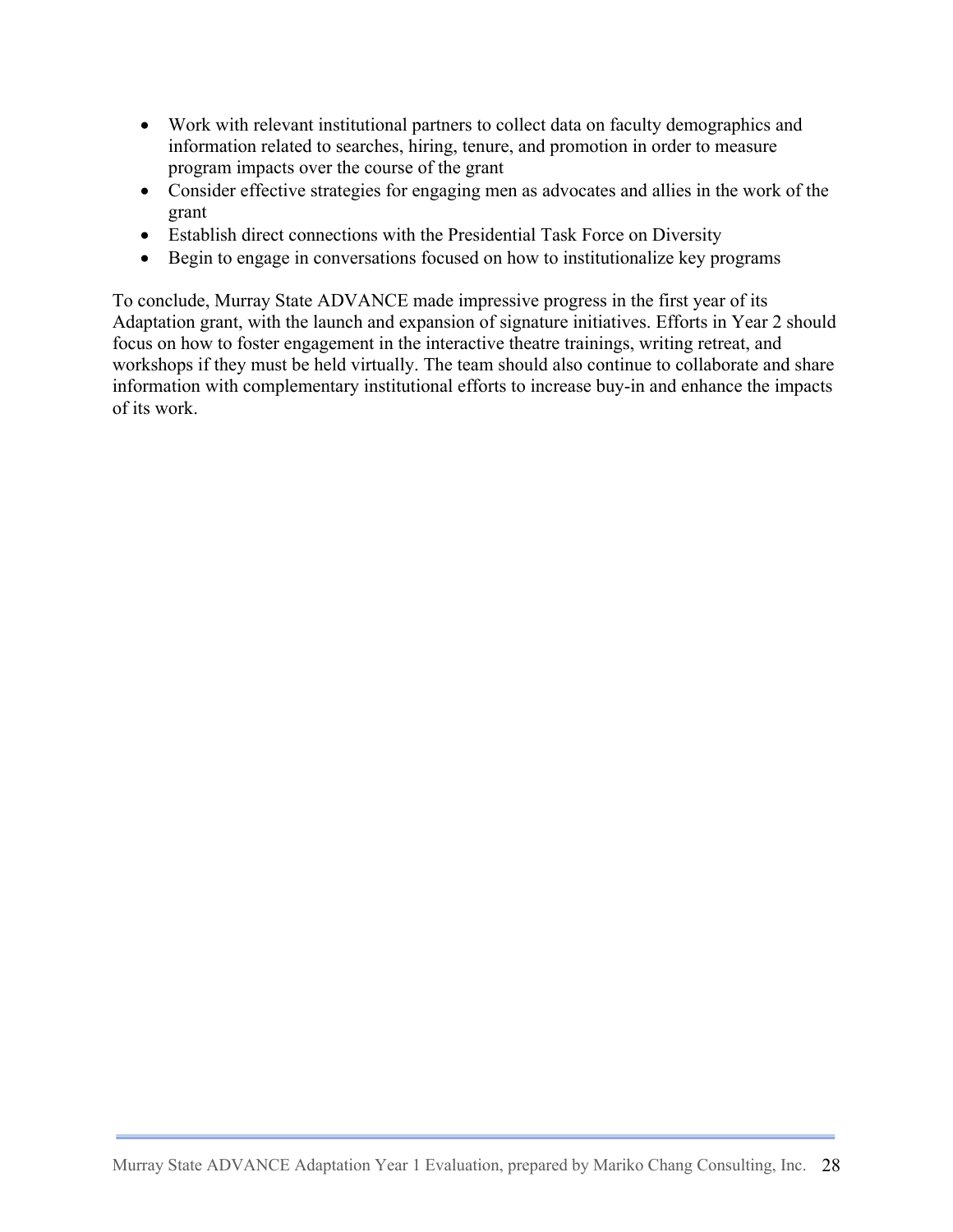# **APPENDIX: SURVEY INSTRUMENTS**

## **Mentoring Circle Evaluation**

1. Please rank the **top 3** most useful topics covered in the Mentoring Circle (where *1* was the *most useful* to you).

Write your rankings on the line next to your choices. Use each ranking (1, 2, 3) only once -- no ties.

- How people get where they are; how they navigate; challenges they've overcome
- \_\_\_\_ Work/life balance
- Listening to others w/o taking it personally (incl. performance evals, chair/dean feedback); classroom management
- **Tenure & promotion**
- \_\_\_\_ Salary and recognition
- \_\_\_\_ How to handle bullying, harassment, and aggressiveness; how to communicate effectively and feel safe
- Dealing with stress
- \_\_\_\_ Imposter Syndrome
- \_\_\_\_ Networking
- 2. Please mark the box that corresponds to your level of agreement with each of the following statements about your Mentoring Circle experience.

|                                                                                                                                                                      | <b>Strongly</b><br><b>Disagree</b> | <b>Disagree</b> | <b>Neutral</b> | <b>Agree</b> | <b>Strongly</b><br>Agree |
|----------------------------------------------------------------------------------------------------------------------------------------------------------------------|------------------------------------|-----------------|----------------|--------------|--------------------------|
| I have personally benefitted from<br>participating in a circle.                                                                                                      |                                    |                 |                |              |                          |
| I have professionally benefitted from<br>participating in a circle.                                                                                                  |                                    |                 |                |              |                          |
| Participating in a circle has been a valuable<br>use of my time.                                                                                                     |                                    |                 |                |              |                          |
| I have enlarged my professional networks<br>at the university as a result of participating<br>in a circle.                                                           |                                    |                 |                |              |                          |
| I have enlarged my social networks at the<br>university as a result of participating in a<br>circle.                                                                 |                                    |                 |                |              |                          |
| Participating in a circle has helped me<br>develop strategies for navigating Murray<br>State.                                                                        |                                    |                 |                |              |                          |
| My sense of Murray State as a supportive<br>community has strengthened as a result of<br>participating in a circle.                                                  |                                    |                 |                |              |                          |
| Participation in a circle has increased the<br>likelihood that I will stay at Murray State.                                                                          |                                    |                 |                |              |                          |
| 3. What is your current situation with regards to tenure (select one):<br>Tenure-track but not yet tenured<br><b>Tenured</b><br>Non-tenure track<br>$\left( \right)$ |                                    |                 |                |              |                          |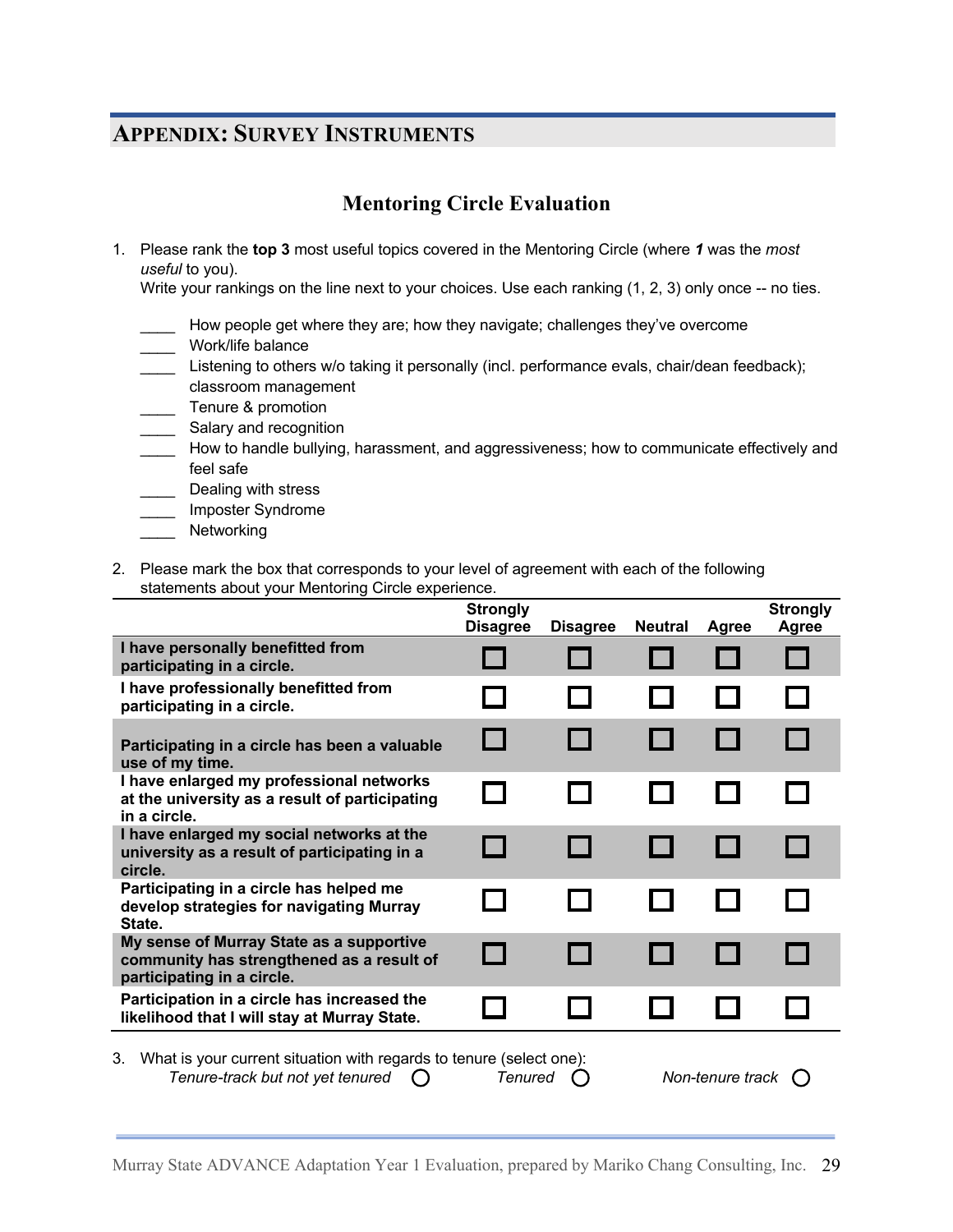- 4. In which set of colleges/schools is your department/unit (select one): CHFA/COEHS/CSET/Agriculture  $\bigcirc$  COB/SNHP  $\bigcirc$
- 5. Please mark the bubble that corresponds to your evaluation of the structure of your circle meetings:

|    |                                                                    | Much too loose                                     |  |  | Just right |  |  | Much too structured |  |
|----|--------------------------------------------------------------------|----------------------------------------------------|--|--|------------|--|--|---------------------|--|
|    | 6. Of the 10 circles, including today, how many have you attended? |                                                    |  |  |            |  |  |                     |  |
| 7. | No.                                                                | Would you participate in a circle again next year? |  |  |            |  |  |                     |  |
|    |                                                                    | Yes, with the same group.                          |  |  |            |  |  |                     |  |

- Yes, with a different group.
- O Not sure
- 8. What was the greatest benefit you received from participation in a circle? (use back of sheet if you need more space)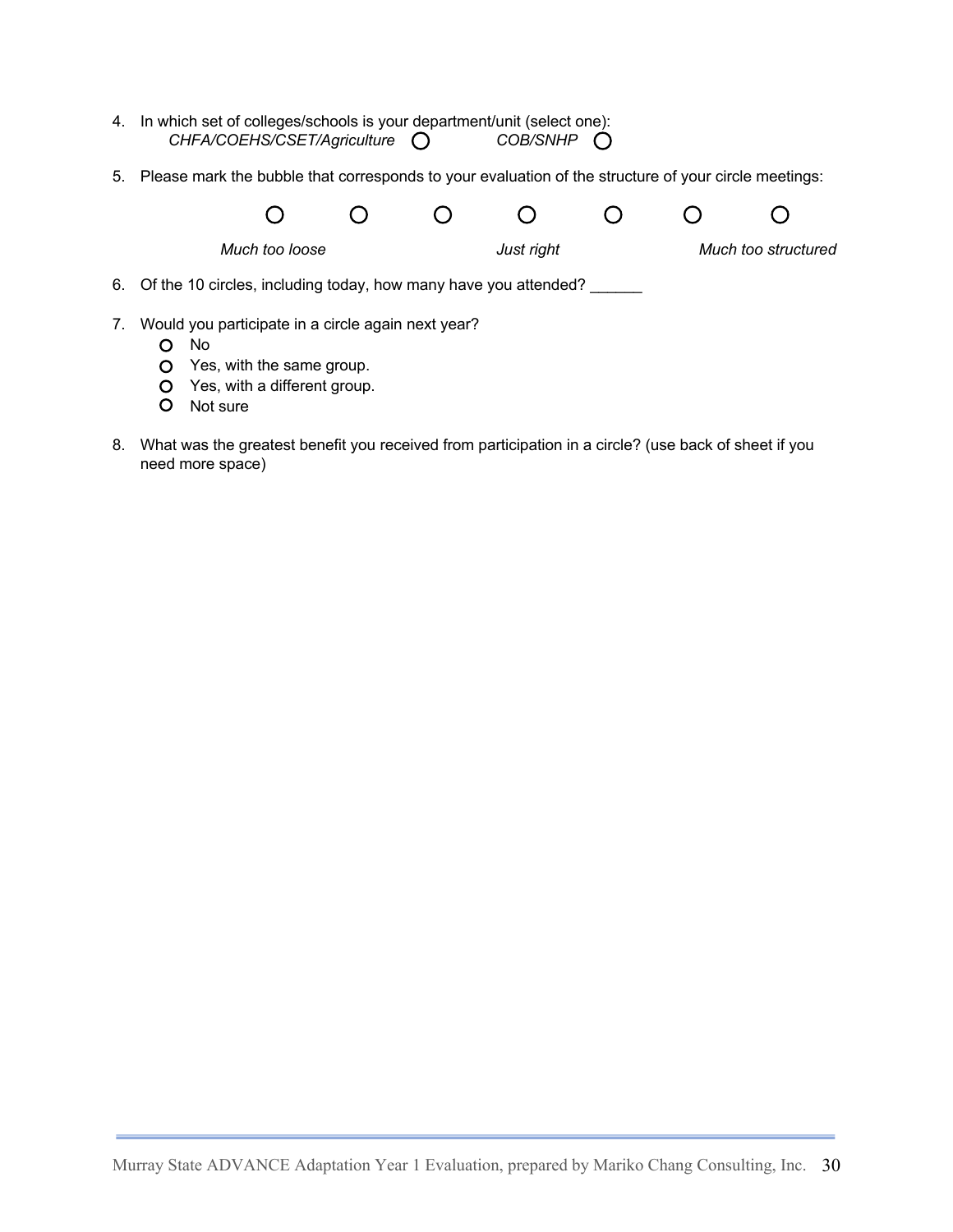## **Writing Retreat 2020 Pre-Survey**

- 1. How does the completion of your planned writing project fit in to your larger professional goals (i.e., promotion, new research direction, enhancing productivity, etc.)?
- 2. How often do you experience the following challenges impacting your ability to accomplish your writing goals? (Never, Occasionally, Sometimes, Often, All the Time)
	- a. Writer's block
	- b. Difficulty communicating my ideas in writing
	- c. Getting easily distracted/lack of focus
	- d. Interruptions
	- e. Attending to other professional responsibilities (teaching, service, etc.)
	- f. Attending to personal and/or family responsibilities
	- g. Poor time management
	- h. Lack of good writing habits
	- i. Not setting objectives to help achieve broader goals
	- j. Not making writing a priority
	- k. Procrastination
	- l. Perfectionism
	- m. Feeling isolated
	- n. Other
- 3. What additional challenges, if any, do you think you may experience *during the retreat* when trying to accomplish your writing goals? [Please describe]
- 4. Please indicate the extent to which you agree or disagree with the following statements: (Strongly Agree, Agree, Neutral, Disagree, Strongly Disagree)
	- a. I make writing a priority.
	- b. I know the times(s) of day when I write most productively.
	- c. I know the type of setting or environment that enables me to write most productively.
	- d. I have good writing habits.
	- e. I enjoy writing.
- 5. How confident are you in your ability to…? (To a great extent, To a good extent, Somewhat, Not much, Not at all)
	- a. Set aside regular blocks of time for writing during the academic year.
	- b. Establish writing goals with realistic and measurable outcomes.
	- c. Address the challenges that affect my ability to write productively.
	- d. Maintain positivity in the experience of writing.
	- e. Accomplish my writing goals.
- 6. Other than making progress towards your writing project, what else are you hoping to gain by participating in this retreat?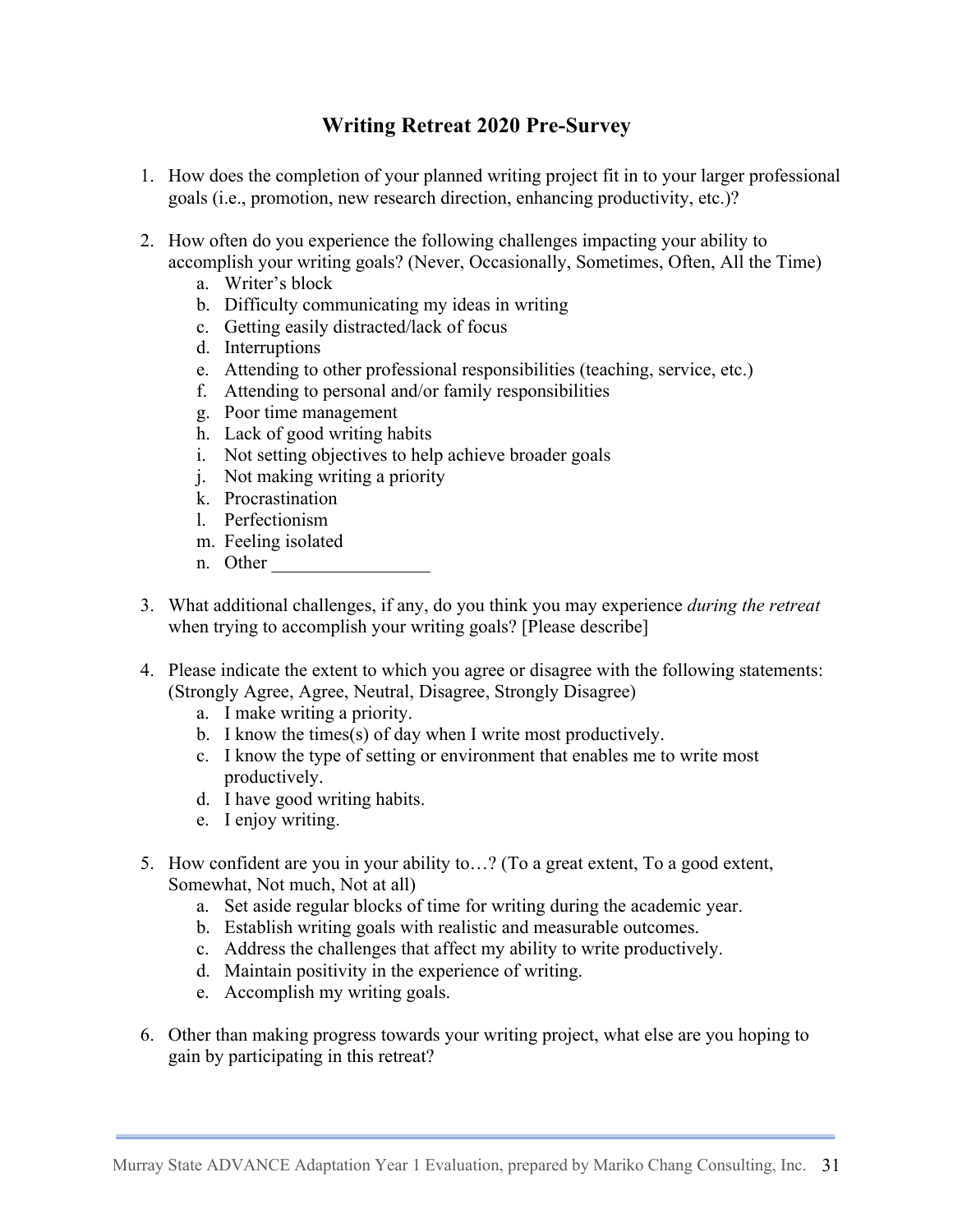- 7. We welcome any additional comments:
- 8. What is your department?
- 9. At the start of fall semester, what is your anticipated rank?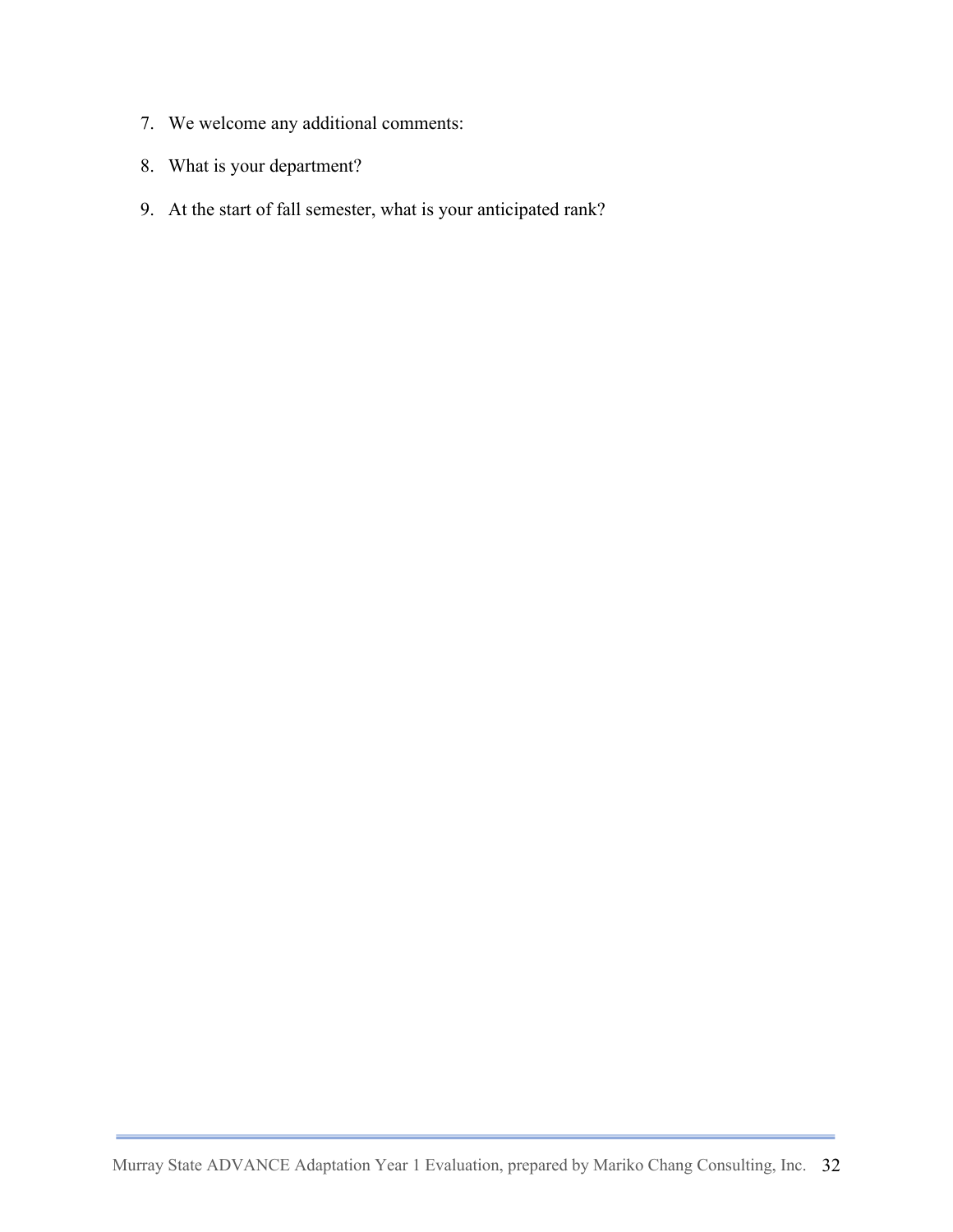### **Writing Retreat 2020 Post-Survey**

*(Same for both post and 3-month post)*

- 1. During the writing retreat, how often did you experience the following challenges impacting your ability to accomplish your writing goals? (Never, Occasionally, Sometimes, Often, All the Time)
	- a. Writer's block
	- b. Difficulty communicating my ideas in writing
	- c. Getting easily distracted/lack of focus
	- d. Interruptions
	- e. Attending to other professional responsibilities (teaching, service, etc.)
	- f. Attending to personal and/or family responsibilities
	- g. Poor time management
	- h. Lack of good writing habits
	- i. Not setting objectives to help achieve broader goals
	- j. Not making writing a priority
	- k. Procrastination
	- l. Perfectionism
	- m. Feeling isolated
	- n. Other
- 2. During the retreat, what additional challenges, if any, did you experience when trying to accomplish your writing goals? [Please describe]
- 3. During the retreat, what insights did you gain into how to address challenges you experience when trying to accomplish your writing goals?
- 4. Please indicate the extent to which you agree or disagree with the following statements: (Strongly Agree, Agree, Neutral, Disagree, Strongly Disagree)
	- a. I make writing a priority.
	- b. I know the times(s) of day when I write most productively.
	- c. I know the type of setting or environment that enables me to write most productively.
	- d. I have good writing habits.
	- e. I enjoy writing.
- 5. How confident are you in your ability to…? (To a great extent, To a good extent, Somewhat, Not much, Not at all)
	- a. Set aside regular blocks of time for writing during the academic year.
	- b. Establish writing goals with realistic and measurable outcomes.
	- c. Address the challenges that affect my ability to write productively.
	- d. Maintain positivity in the experience of writing.
	- e. Accomplish my writing goals.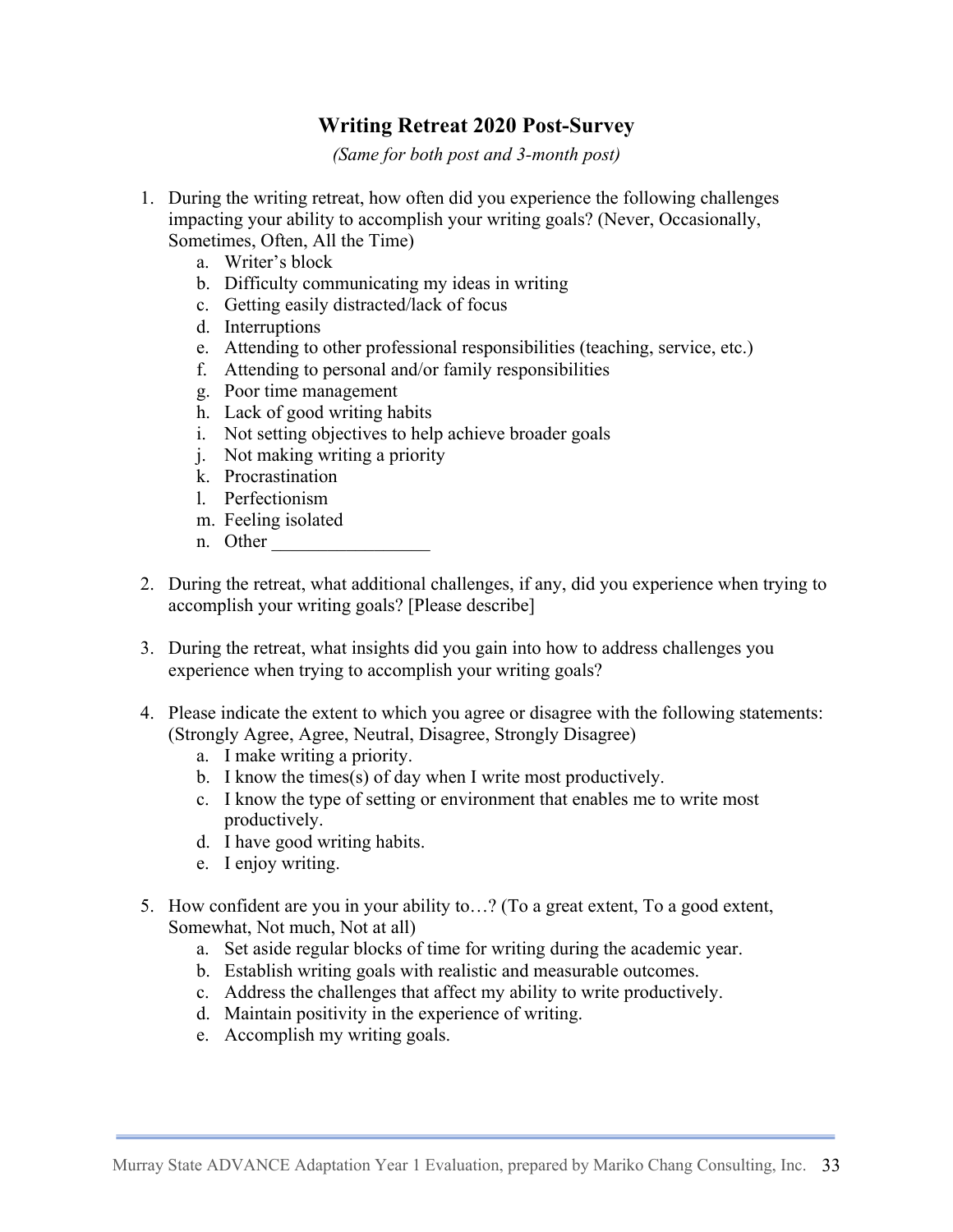- 6. Please indicate the extent to which you agree or disagree with the following statements about the writing retreat (Strongly Agree, Agree, Neutral, Disagree, Strongly Disagree and a N/A option for the item about the Canvas materials):
	- a. The retreat helped expand my professional network.
	- b. During the retreat, I benefitted from a sense of community to support my writing goals.
	- c. I learned new strategies for writing more productively.
	- d. The retreat has supported my professional career development.
	- e. I accomplished the goals I had set for the retreat.
	- f. I found the materials on Canvas useful.
	- g. I would recommend the retreat to my colleagues.
- 7. What did you gain by participating in this retreat?
- 8. What are your writing goals for the next six months?
- 9. What did you learn from the writing retreat that you will carry forward as you work to accomplish your goals?
- 10. How can the retreat be improved?
- 11. We welcome any additional comments: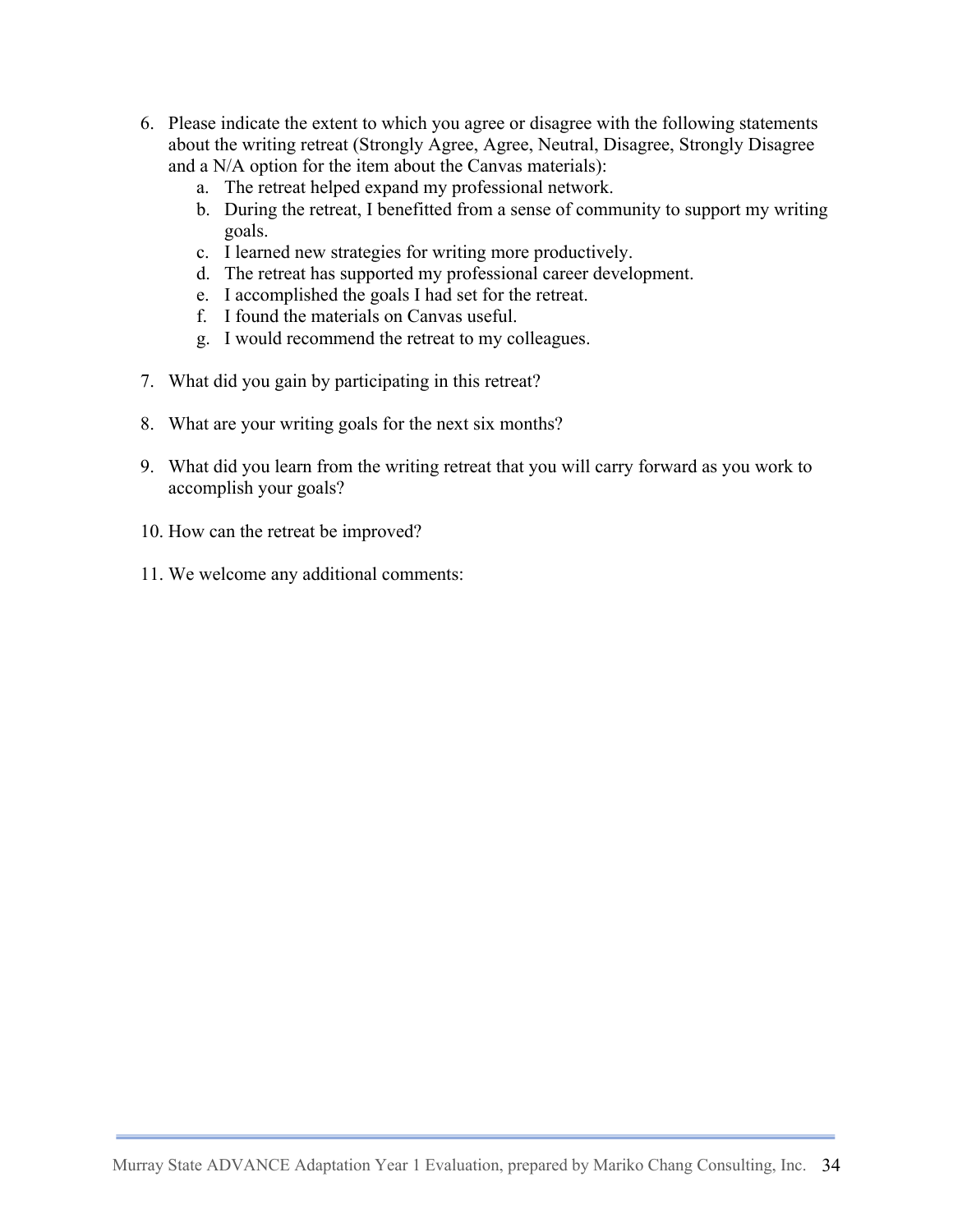#### **Workshop Survey:** *So I have an idea, now what?* January 30, 2020

- 1. Gender:
- 2. Race/Ethnicity:
- 3. College/Unit:
- 4. Rank/Role:
- 5. Before this training, how would you rate your knowledge of… (None, Limited, Moderate, Strong)
	- a. What goes into a patent
	- b. How to know if you have a product/idea that is protectable
	- c. Different types of intellectual property
	- d. The commercialization process
	- e. Funding opportunities to commercialize research
	- f. How your work could be developed to become marketable
- 6. After this training, how would you rate your knowledge of… (None, Limited, Moderate, Strong)
	- a. What goes into a patent
	- b. How to know if you have a product/idea that is protectable
	- c. Different types of intellectual property
	- d. The commercialization process
	- e. Funding opportunities to commercialize research
	- f. How your work could be developed to become marketable
- 7. To what extent do you agree with the following statements (Strongly disagree, Disagree, Neutral, Agree, Strongly agree):
	- a. I intend to use the information from this workshop to bring my research to market.
	- b. The examples of women who created and patented products and started companies was useful to me.
	- c. I would recommend this workshop to my colleagues.
- 8. What components of the workshop were most useful to you and why?
- 9. What (if anything) do you intend to do as a result of the information you learned in today's workshop?
- 10. What suggestions do you have for improving today's workshop?